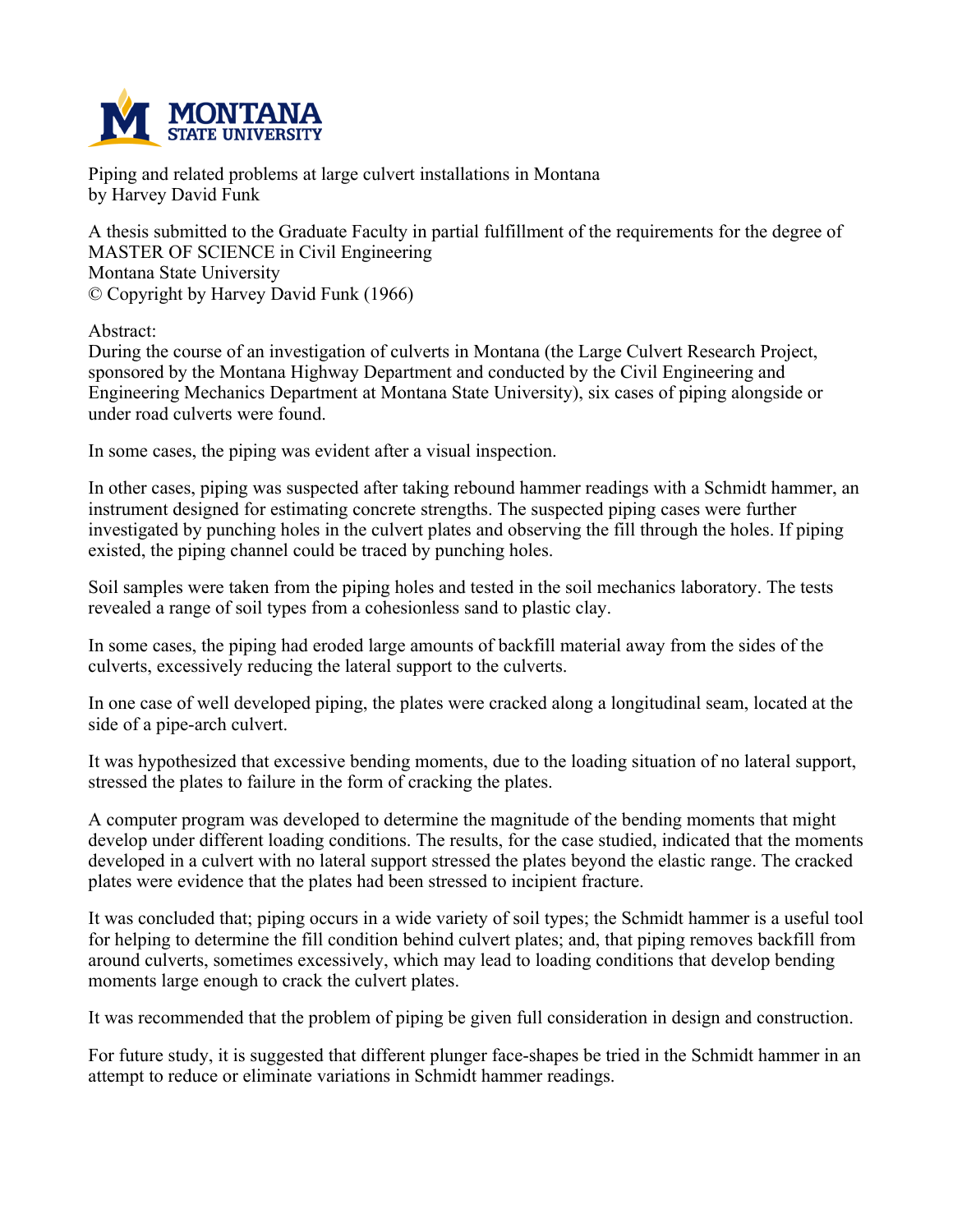## PIPING AND RELATED PROBLEMS AT LARGE CULVERT INSTALLATIONS IN MONTANA

 $,44$ 

by

# HARVEY D. FUNK

 $\boldsymbol{\nu}$ 

A thesis submitted to the Graduate Faculty in partial fulfillment of the requirements for the degree

of

#### MASTER OF SCIENCE

in

Civil Engineering

Approved:

Head, Major Department

Chairman, Examining Committee

D*@ Dm* mis Dean, Graduate Division

MONTANA STATE UNIVERSITY Bozeman, Montana

June, 1966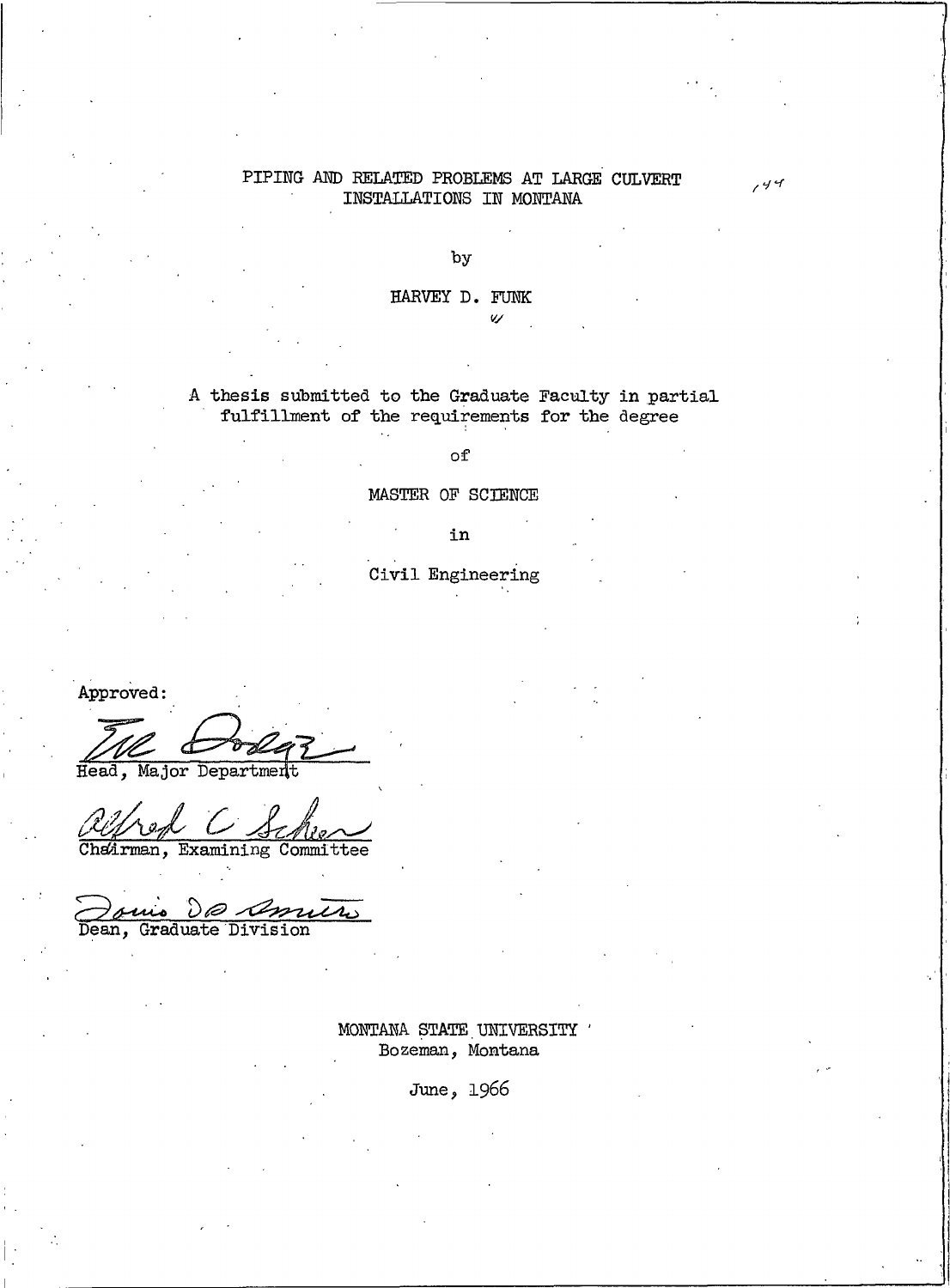## **ACKNOWLEDGEMENTS**

The Author wishes to show his appreciation by thanking those who have helped in making this thesis possible. Thanks go to the thesis committee, especially to Professor A. C. Scheer, Major Advisor for the Author.

The study and research for the Large Culvert Research Project was made possible by the Bureau of Public Roads and the Montana Highway Commission, who sponsored the project, using Highway Planning and Research funds. Thanks go to the personnel of these agencies who assisted in the project.

Also, thanks to my wife, Marla, who assisted with this paper with her typing.

iii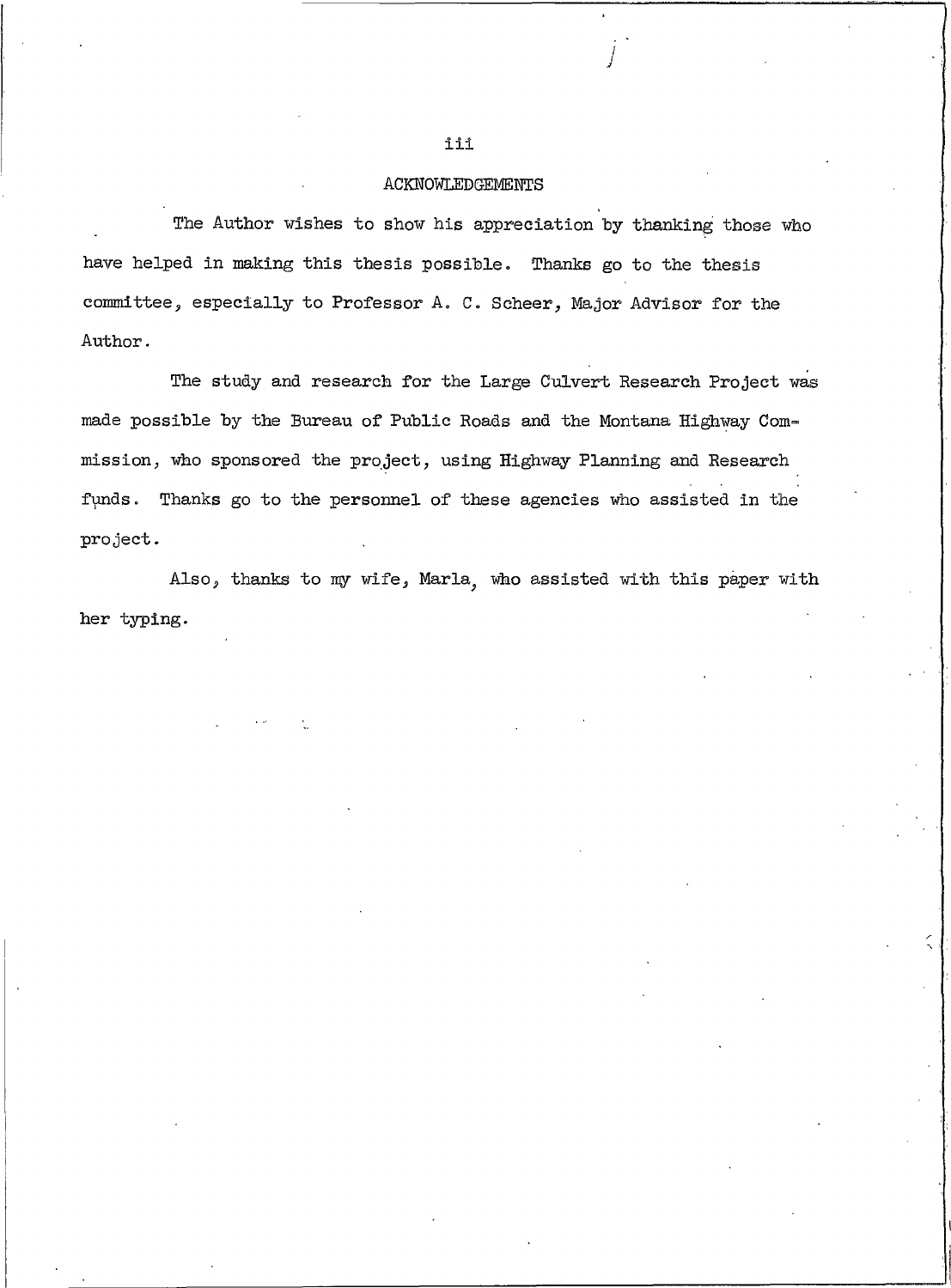# TABLE OF CONTENTS

| CHAPTER I   |                                                                                                                                                                                                                                                                                                                                                                                                                                                                                                                     | ı              |  |
|-------------|---------------------------------------------------------------------------------------------------------------------------------------------------------------------------------------------------------------------------------------------------------------------------------------------------------------------------------------------------------------------------------------------------------------------------------------------------------------------------------------------------------------------|----------------|--|
|             |                                                                                                                                                                                                                                                                                                                                                                                                                                                                                                                     | ı              |  |
|             | BACKGROUND INFORMATION ---------------------------------                                                                                                                                                                                                                                                                                                                                                                                                                                                            | ı              |  |
| CHAPTER II  | REVIEW OF LITERATURE ==================================                                                                                                                                                                                                                                                                                                                                                                                                                                                             | 3              |  |
|             | $\textcolor{red}{\textbf{PIPING}}\ \textcolor{red}{\textbf{DEFINED}}\textcolor{red}{\textbf{S}}\textcolor{red}{\textbf{S}}\textcolor{red}{\textbf{S}}\textcolor{red}{\textbf{S}}\textcolor{red}{\textbf{S}}\textcolor{red}{\textbf{S}}\textcolor{red}{\textbf{S}}\textcolor{red}{\textbf{S}}\textcolor{red}{\textbf{S}}\textcolor{red}{\textbf{S}}\textcolor{red}{\textbf{S}}\textcolor{red}{\textbf{S}}\textcolor{red}{\textbf{S}}\textcolor{red}{\textbf{S}}\textcolor{red}{\textbf{S}}\textcolor{red}{\textbf{S$ | 3              |  |
|             |                                                                                                                                                                                                                                                                                                                                                                                                                                                                                                                     | 3 <sup>1</sup> |  |
|             | PIPING ALONG A CORRUGATED METAL PIPE ---------------                                                                                                                                                                                                                                                                                                                                                                                                                                                                | 4              |  |
|             | MONTANA HIGHWAY DEPARTMENT SPECIFICATIONS ON<br>CULVERT INSTALLATIONS -------------------------------                                                                                                                                                                                                                                                                                                                                                                                                               | 6              |  |
|             | STRENGTH TESTS ON CULVERT PLATES ------------------                                                                                                                                                                                                                                                                                                                                                                                                                                                                 |                |  |
| CHAPTER III | CHRONOLOGY OF THE STUDY ---------------------------------                                                                                                                                                                                                                                                                                                                                                                                                                                                           | 9              |  |
| CHAPTER IV  | FIELD SURVEYS AND FINDINGS -------------------------------                                                                                                                                                                                                                                                                                                                                                                                                                                                          | $11\,$         |  |
|             |                                                                                                                                                                                                                                                                                                                                                                                                                                                                                                                     | 11             |  |
|             |                                                                                                                                                                                                                                                                                                                                                                                                                                                                                                                     |                |  |
|             |                                                                                                                                                                                                                                                                                                                                                                                                                                                                                                                     |                |  |
|             |                                                                                                                                                                                                                                                                                                                                                                                                                                                                                                                     | -14            |  |
|             |                                                                                                                                                                                                                                                                                                                                                                                                                                                                                                                     | -14            |  |
|             |                                                                                                                                                                                                                                                                                                                                                                                                                                                                                                                     | -14            |  |
|             |                                                                                                                                                                                                                                                                                                                                                                                                                                                                                                                     | 17             |  |
|             | SCHMIDT HAMMER AND HOLE PUNCH SURVEY ---------------                                                                                                                                                                                                                                                                                                                                                                                                                                                                | 19             |  |
|             | SOIL TESTS ON SAMPLES FROM PIPING HOLES -----------                                                                                                                                                                                                                                                                                                                                                                                                                                                                 | 20             |  |
| CHAPTER V   |                                                                                                                                                                                                                                                                                                                                                                                                                                                                                                                     | 24             |  |
|             | CRACKED PLATES AT EMIGRANT --------------------------                                                                                                                                                                                                                                                                                                                                                                                                                                                               | 24             |  |
|             | PIPING CHANNEL TRACED ----------------------------------                                                                                                                                                                                                                                                                                                                                                                                                                                                            | 27             |  |
|             | MOMENT STRENGTH OF CULVERT SEAMS and MOMENT<br>ANALYSIS OF EMIGRANT CULVERT ------------------------                                                                                                                                                                                                                                                                                                                                                                                                                | 29             |  |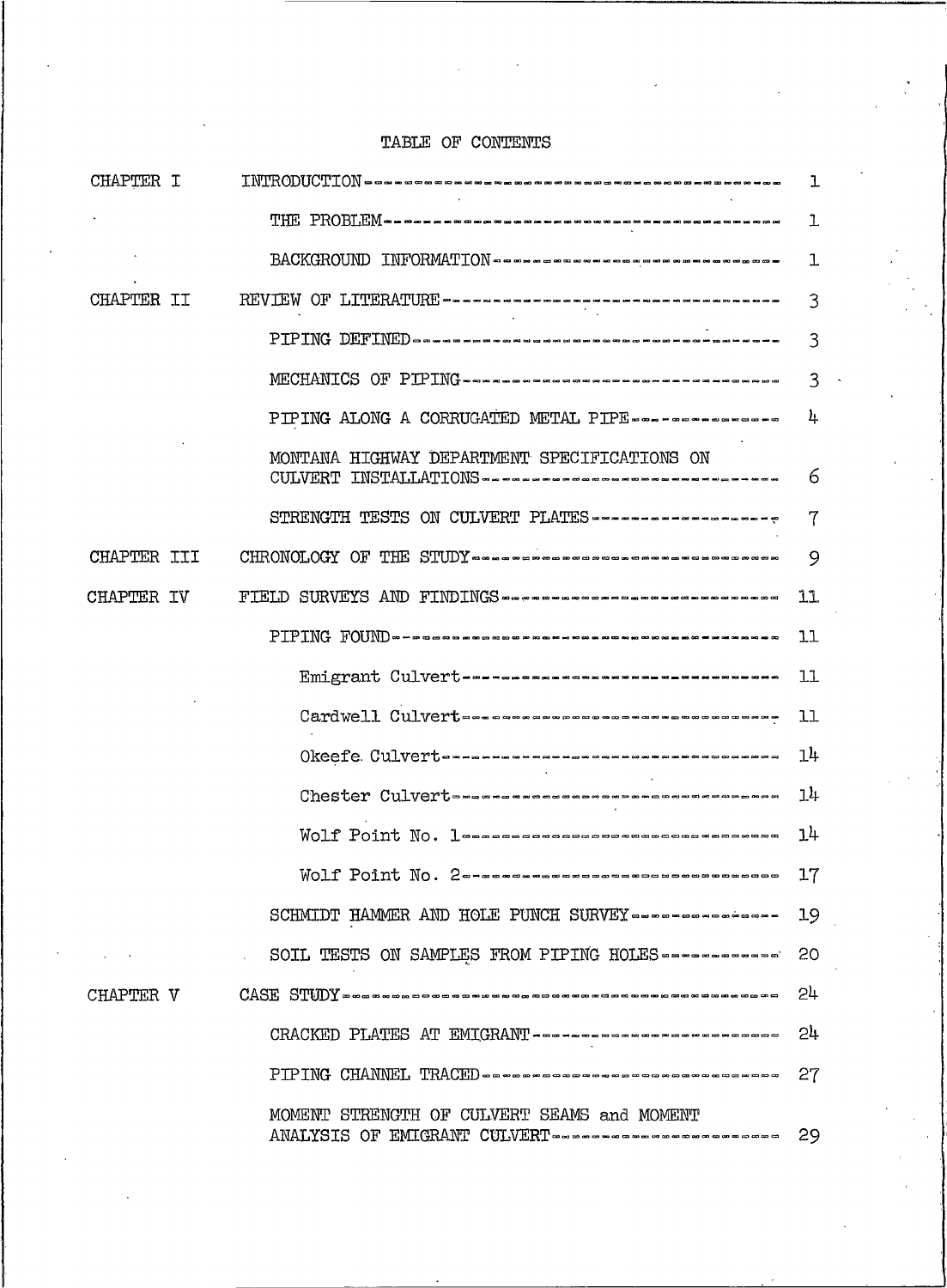|            | Moment Strength of Culvert Seams ----------------                                                                                                                                                                                                                                                                                                          | 29  |
|------------|------------------------------------------------------------------------------------------------------------------------------------------------------------------------------------------------------------------------------------------------------------------------------------------------------------------------------------------------------------|-----|
|            | Moment Analysis of Emigrant Culvert------------                                                                                                                                                                                                                                                                                                            | 31  |
|            |                                                                                                                                                                                                                                                                                                                                                            | 33  |
|            | Computer Program ---------------------------------                                                                                                                                                                                                                                                                                                         | 37  |
|            | Results of Analysis of the Emigrant Culvert-----                                                                                                                                                                                                                                                                                                           | 38  |
| CHAPTER VI | DISCUSSION, CONCLUSIONS AND RECOMMENDATIONS -----------                                                                                                                                                                                                                                                                                                    | 42  |
|            |                                                                                                                                                                                                                                                                                                                                                            | 42  |
|            |                                                                                                                                                                                                                                                                                                                                                            | 44  |
|            |                                                                                                                                                                                                                                                                                                                                                            | 44  |
|            | Degree of Compaction for Culvert Bedding and                                                                                                                                                                                                                                                                                                               | 45  |
|            |                                                                                                                                                                                                                                                                                                                                                            | 45  |
|            | Controlled Seepage --------------------------------                                                                                                                                                                                                                                                                                                        | 45  |
|            | $\text{Culer}$ $\text{Circ}$ $\text{Circ}$ $\text{Circ}$ $\text{Circ}$ $\text{Circ}$ $\text{Circ}$ $\text{Circ}$ $\text{Circ}$ $\text{Circ}$ $\text{Circ}$ $\text{Circ}$ $\text{Circ}$ $\text{Circ}$ $\text{Circ}$ $\text{Circ}$ $\text{Circ}$ $\text{Circ}$ $\text{Circ}$ $\text{Circ}$ $\text{Circ}$ $\text{Circ}$ $\text{Circ}$ $\text{Circ}$ $\text{C$ | 46  |
|            |                                                                                                                                                                                                                                                                                                                                                            | 46  |
|            | Watertight Joints ---------------------------------                                                                                                                                                                                                                                                                                                        | 46  |
|            |                                                                                                                                                                                                                                                                                                                                                            | 47  |
|            | Recommendations for Future Study ---------------                                                                                                                                                                                                                                                                                                           | 47  |
| APPENDICES |                                                                                                                                                                                                                                                                                                                                                            | 49  |
|            | APPENDIX A - MECHANICAL ANALYSIS ------------------------                                                                                                                                                                                                                                                                                                  | 50  |
|            | MECHANICAL ANALYSIS OF SAMPLES FROM PIPING HOLES---                                                                                                                                                                                                                                                                                                        | 51  |
|            | APPENDIX B - HOLE PUNCH DATA-----------------------------                                                                                                                                                                                                                                                                                                  | 52  |
|            | HOLE PUNCH DATA TABULATIONS FOR THE LARGE CULVERT                                                                                                                                                                                                                                                                                                          | 53. |
|            | APPENDIX C - COMPUTER PROGRAMS AND INPUT AND OUTPUT                                                                                                                                                                                                                                                                                                        | 56  |

 $\mathbf{v}$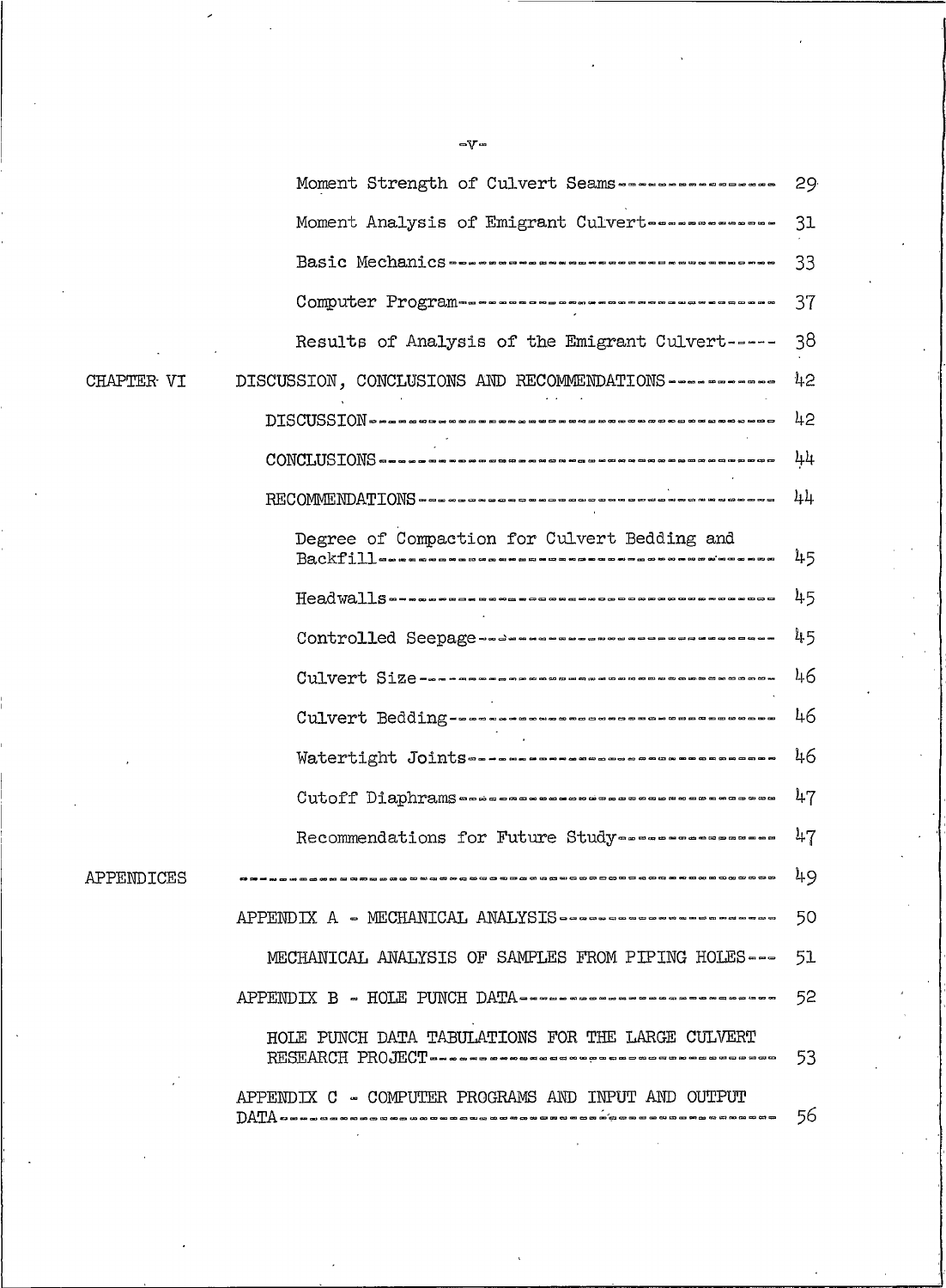| FORTRAN COMPUTER PROGRAMS FOR DETERMINING THE<br>BENDING MOMENTS AT ANY POINT IN A CULVERT----------                                                  | 57 |
|-------------------------------------------------------------------------------------------------------------------------------------------------------|----|
| COMPUTER PROGRAM INPUT DATA FOR THE DEFORMED                                                                                                          | 59 |
| COMPUTER PROGRAM INPUT DATA FOR THE UNDEFORMED                                                                                                        | 60 |
| OUTPUT DATA FOR UNDEFORMED EMIGRANT CULVERT WITH                                                                                                      | 61 |
| OUTPUT DATA FOR UNDEFORMED EMIGRANT CULVERT WITH                                                                                                      | 62 |
| OUTPUT DATA FOR DEFORMED EMIGRANT CULVERT WITH                                                                                                        | 63 |
| OUTPUT DATA FOR DEFORMED EMIGRANT CULVERT WITH                                                                                                        | 64 |
| SAMPLE MOMENT CALCULATION FROM COMPUTER OUTPUT                                                                                                        | 65 |
| CALCULATIONS FOR FINDING THE BENDING MOMENTS<br>PLOTTED IN FIGURE 18(b), PAGE 40, FOR THE DE-<br>FORMED EMIGRANT CULVERT WITH ESTIMATED VERTICAL      | 66 |
| CALCULATIONS FOR FINDING THE BENDING MOMENTS<br>PLOTTED IN FIGURE $18(a)$ , PAGE 40, FOR THE UNDE-<br>FORMED EMIGRANT CULVERT WITH ESTIMATED VERTICAL | 67 |
| APPENDIX D - SUMMARY OF CULVERT SURVEY FINDINGS FOR<br>THE LARGE CULVERT RESEARCH PROJECT-------------------                                          | 68 |
| CULVERT DESCRIPTION AND LOCATION FOR LARGE<br>CULVERT RESEARCH PROJECT ------------------------------                                                 | 69 |
| CAMBERS, SLOPES, OUTLET SCOUR HOLE SIZES AND<br>SEDIMENT DEPTHS FOR CULVERTS OF THE LARGE CULVERT                                                     | 76 |
| DEFLECTIONS, FILL HEIGHTS, SOIL TYPES AND LENGTHS<br>FOR CULVERTS OF THE LARGE CULVERT RESEARCH PRO-                                                  | 81 |
|                                                                                                                                                       | 92 |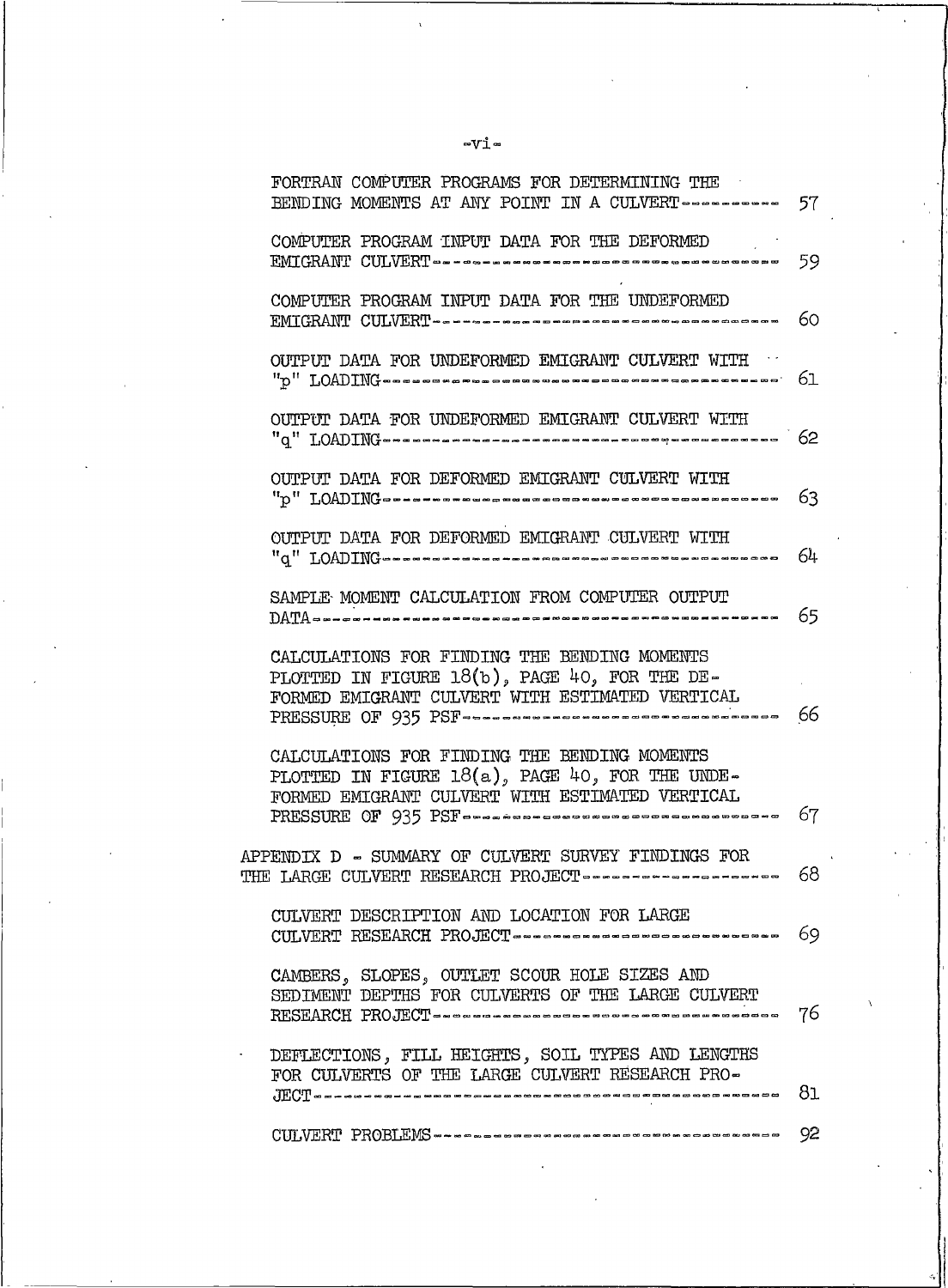| والمنافر والمستحيل والمتواطن والمتعارض والمتعارض والمستحيل والمستحيل والمتعارض والمتعارض والمتعارض |    |  |
|----------------------------------------------------------------------------------------------------|----|--|
| $\text{``Fill: Erosions}$                                                                          | 96 |  |
| $\text{corrOS1}$ . $\text{corr}$                                                                   |    |  |
| Sediment Deposits -------------------------------                                                  |    |  |
|                                                                                                    |    |  |
| HER SOURCES INVESTIGATED----------------------------------                                         |    |  |

 $\label{eq:2} \mathcal{L}_{\text{max}} \propto \left( \mathcal{L}_{\text{max}}^2 \mathcal{L}_{\text{max}} \right)$ 

 $-vii$ -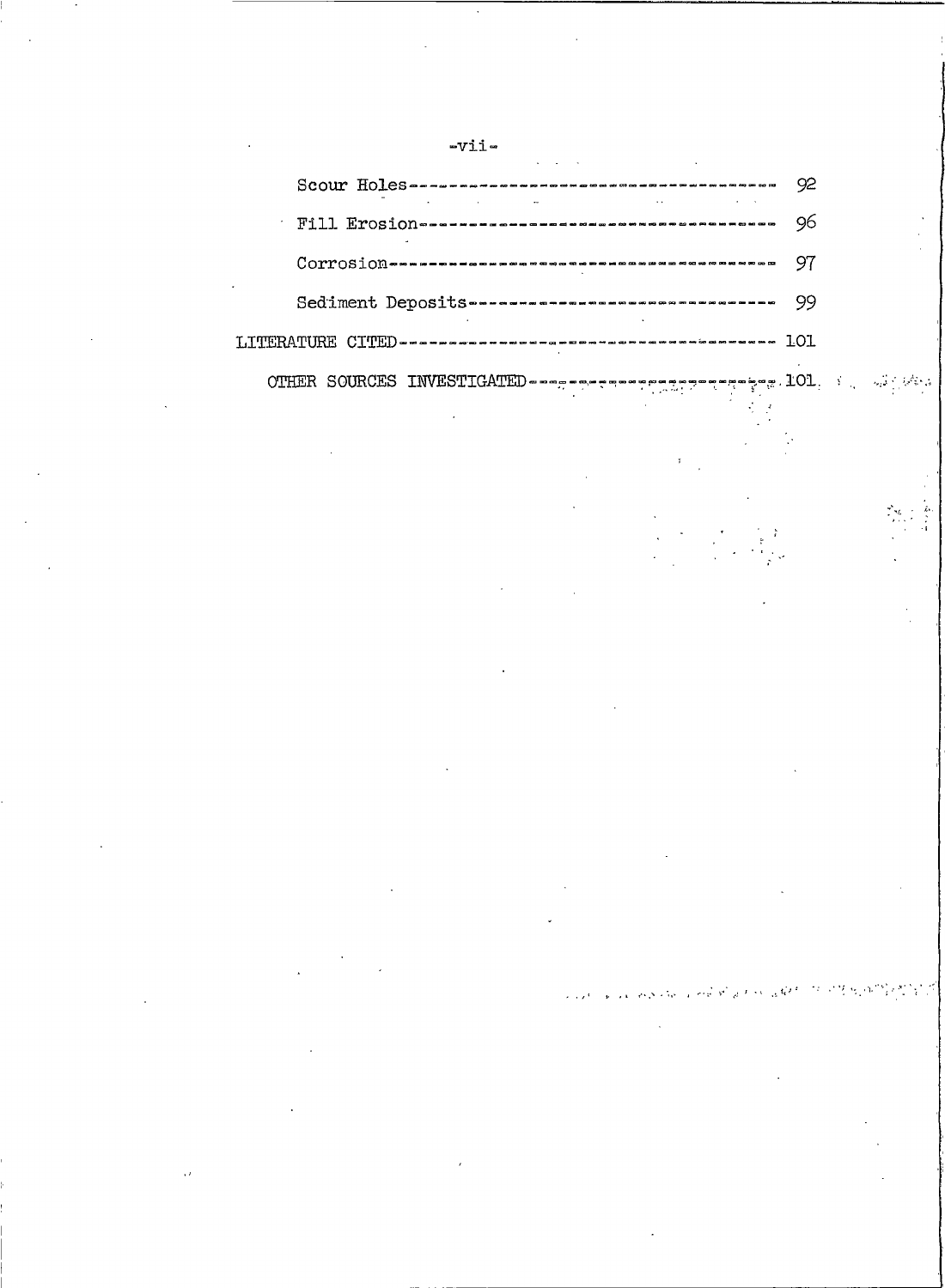## LIST OF FIGURES

| 2              |                                                                                                                                                                                                                                                                                                                                                                                                                                                                                                                                 |      |
|----------------|---------------------------------------------------------------------------------------------------------------------------------------------------------------------------------------------------------------------------------------------------------------------------------------------------------------------------------------------------------------------------------------------------------------------------------------------------------------------------------------------------------------------------------|------|
| 3              | INLET AND OUTLET OF PIPING HOLE AT THE CARDWELL<br>$\text{CULVERT} \texttt{="1} \texttt{#} \texttt{#} \texttt{#} \texttt{#} \texttt{#} \texttt{#} \texttt{#} \texttt{#} \texttt{#} \texttt{#} \texttt{#} \texttt{#} \texttt{#} \texttt{#} \texttt{#} \texttt{#} \texttt{#} \texttt{#} \texttt{#} \texttt{#} \texttt{#} \texttt{#} \texttt{#} \texttt{#} \texttt{#} \texttt{#} \texttt{#} \texttt{#} \texttt{#} \texttt{#} \texttt{#} \texttt{#} \texttt{#} \texttt{#} \$<br>and the contract of the contract of the contract of | -15  |
|                | SKETCH OF CARDWELL PIPING CHANNEL------------------------                                                                                                                                                                                                                                                                                                                                                                                                                                                                       |      |
|                | INLET AND OUTLET OF THE OKEEFE CULVERT----------------<br>search and the control of the con-                                                                                                                                                                                                                                                                                                                                                                                                                                    | - 16 |
| 6              | CHESTER CULVERT INLET AND OUTLET -----------------------<br>and the company of the company of the company of                                                                                                                                                                                                                                                                                                                                                                                                                    | - 17 |
|                | WOLF POINT NO. 1 OUTLET--------------------------------                                                                                                                                                                                                                                                                                                                                                                                                                                                                         | - 18 |
| 8              | WOLF POINT NO. 2 OUTLET--------------------------------                                                                                                                                                                                                                                                                                                                                                                                                                                                                         | -18  |
| 9              | CRACKED PLATES IN THE EMIGRANT CULVERT---------------                                                                                                                                                                                                                                                                                                                                                                                                                                                                           | 24   |
| 10             | DEFORMED AND UNDEFORMED EMIGRANT CULVERT--------------                                                                                                                                                                                                                                                                                                                                                                                                                                                                          | -26  |
| 11             | PIPING CHANNEL AT EMIGRANT CULVERT                                                                                                                                                                                                                                                                                                                                                                                                                                                                                              |      |
| 12             | STANDARD STRUCTURAL CULVERT PLATES TESTED AS                                                                                                                                                                                                                                                                                                                                                                                                                                                                                    | -30  |
| 13             | CULVERT PLATES TESTED AS SIMPLE BEAMS ------------------ 31                                                                                                                                                                                                                                                                                                                                                                                                                                                                     |      |
| 14             | FAILURE MOMENTS FOR BOLTED STANDARD STRUCTURAL<br>PLATE CULVERT SEAMS, AS CALCULATED FROM DATA<br>GIVEN ON TEST SERIES $3, 4, 5$ AND 6 IN THE MICH-<br>IGAN ENGINEERING EXPERIMENT STATION BULLETIN 109 ----- 34                                                                                                                                                                                                                                                                                                                |      |
| 15             |                                                                                                                                                                                                                                                                                                                                                                                                                                                                                                                                 | -35  |
| 16             | FREE-BODY DIAGRAM OF PART OF CULVERT WALL------------- 37                                                                                                                                                                                                                                                                                                                                                                                                                                                                       |      |
| 17             | TYPICAL CROSS SECTION OF THE EMIGRANT CULVERT---------                                                                                                                                                                                                                                                                                                                                                                                                                                                                          |      |
|                | $18(a), (b), (c)$ MOMENT DIAGRAMS FOR UNDEFORMED AND DEFORMED<br>EMIGRANT CULVERT-------------------                                                                                                                                                                                                                                                                                                                                                                                                                            | 40   |
| 19             | CROSS SECTIONS OF CORRUGATIONS ON BEDDING------------                                                                                                                                                                                                                                                                                                                                                                                                                                                                           | 47   |
| D1             | OUTLET SCOUR HOLE AT THE MUSKRAT CREEK CULVERT-------                                                                                                                                                                                                                                                                                                                                                                                                                                                                           | 93   |
| D <sub>2</sub> | OUTIET SCOUR HOLE AT CULVERT NO. 40-----------------                                                                                                                                                                                                                                                                                                                                                                                                                                                                            | -94  |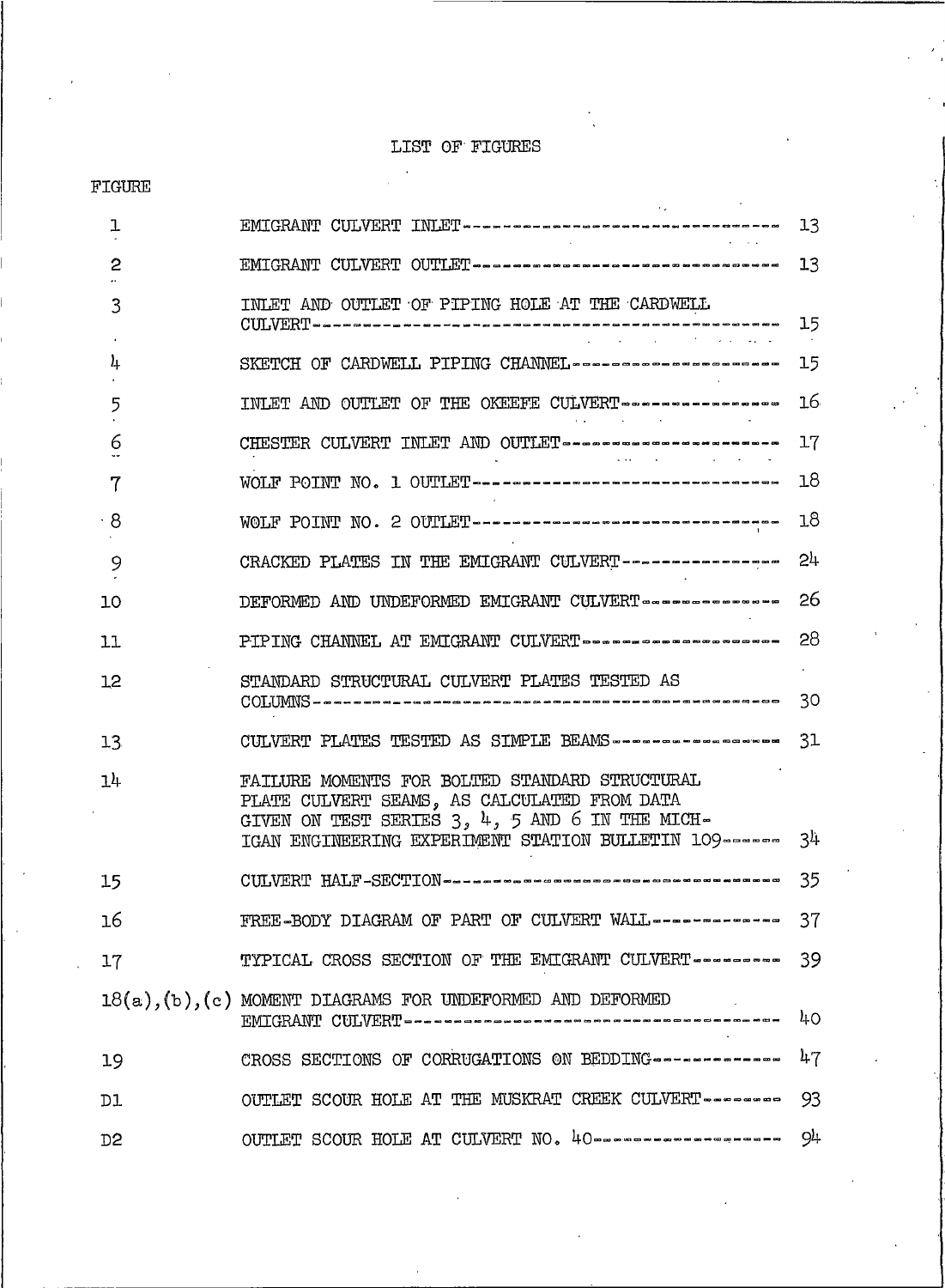$\tt{FIGURE}$ 

| D <sub>3</sub> | OUTLET SCOUR HOLE AT CULVERT SITE NO. 41--------------        | - 94 |
|----------------|---------------------------------------------------------------|------|
| D <sup>1</sup> | OUTLET OF CULVERT NO. 52------------------------------        | 95   |
| D <sub>5</sub> | OUTLET SCOUR HOLE AT A CULVERT IN CENTRAL MONTANA -----       | - 95 |
| D6             | FILL EROSION AT CULVERT NO. 27---------------------------- 96 |      |
| D7             | FILL EROSION AT CULVERT NO. 4-------------------------------  |      |
| D8             | LOCALIZED CORROSION SPOTS IN CULVERT NO. 45-----------        | - 98 |
| D9             | CORROSION NODULES IN CULVERT NO. 10-------------------        | - 98 |
| DIO            | SEDIMENT DEPOSIT AT CULVERT NO. 12------------------- 99      |      |
| DIL            | SEDIMENT DEPOSIT AT CULVERT NO. 7---------------------- 100   |      |

 $-ix-$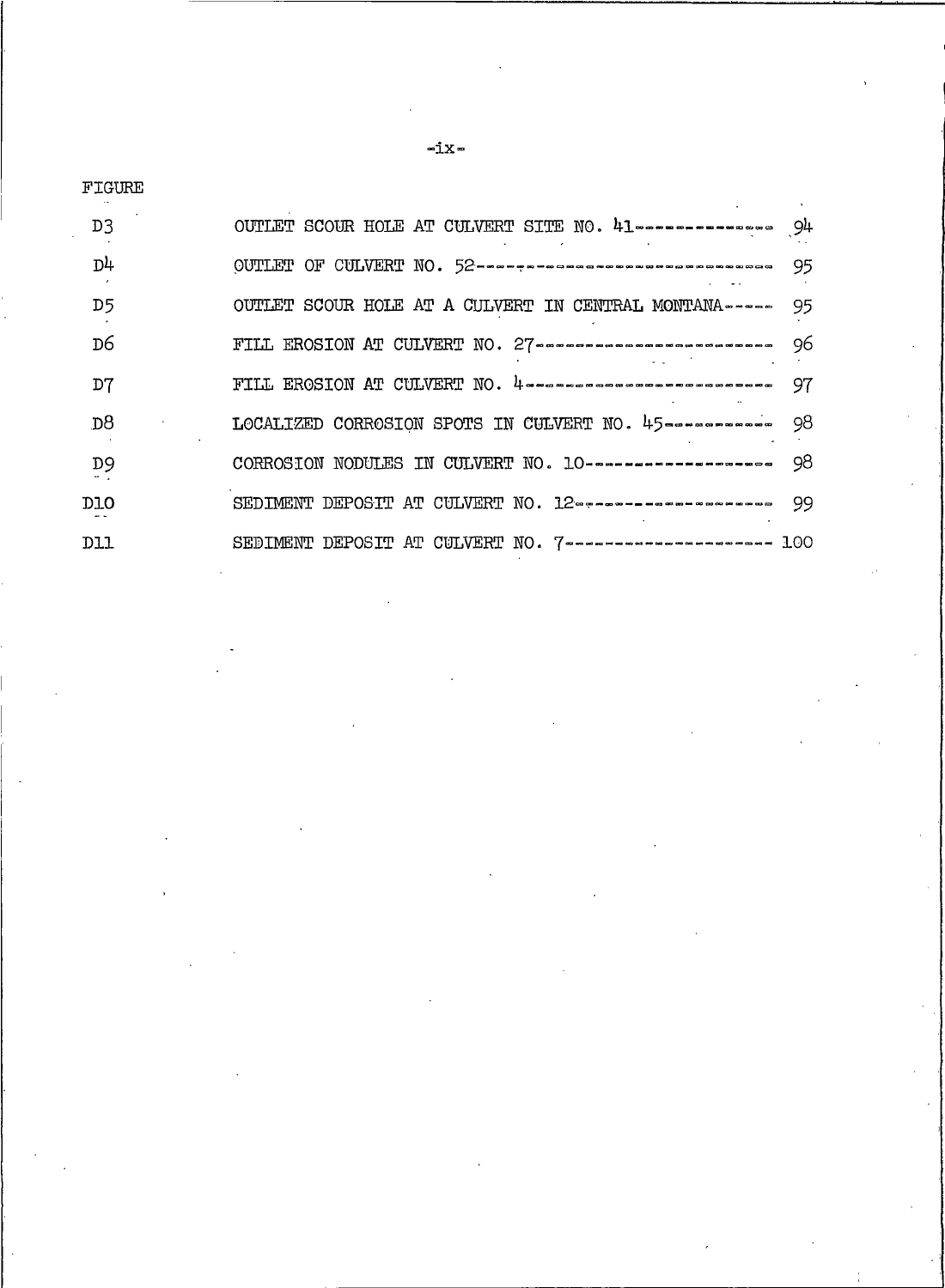# LIST OF TABLES

| ٦<br>c |   |
|--------|---|
|        | H |

|            | DESCRIPTION AND LOCATION OF CULVERTS WITH                                                                                                                                                                                                                                        | 12. |
|------------|----------------------------------------------------------------------------------------------------------------------------------------------------------------------------------------------------------------------------------------------------------------------------------|-----|
| -T.T       | RANGES OF SCHMIDT HAMMER READINGS FOR DIFFERENT Week                                                                                                                                                                                                                             | 21. |
| <b>III</b> | CLASSIFICATION OF SOIL SAMPLES TAKEN FROM<br>$\text{PTPTNG H0LES}$ messussesenssestellen men van de se seen se                                                                                                                                                                   | 22. |
| тv         | CROSS SECTION MEASUREMENTS OF THE EMIGRANT<br>$\text{CUT~WET}$ . A compared to the compact that the compared compared of the compared compared compared compared compared compared compared compared compared compared compared compared compared compared compared compared com | 25  |
| V          | SUMMARY OF ANALYSIS OF DATA FOR COLUMN TESTS----------                                                                                                                                                                                                                           | 32. |
| VТ         | SUMMARY OF ANALYSIS OF DATA FOR SIMPLE BEAM TESTS ----                                                                                                                                                                                                                           | 33  |
| דת         | NUMBER OF CULVERTS WITH VARIOUS PROBLEMS --------------                                                                                                                                                                                                                          | 92  |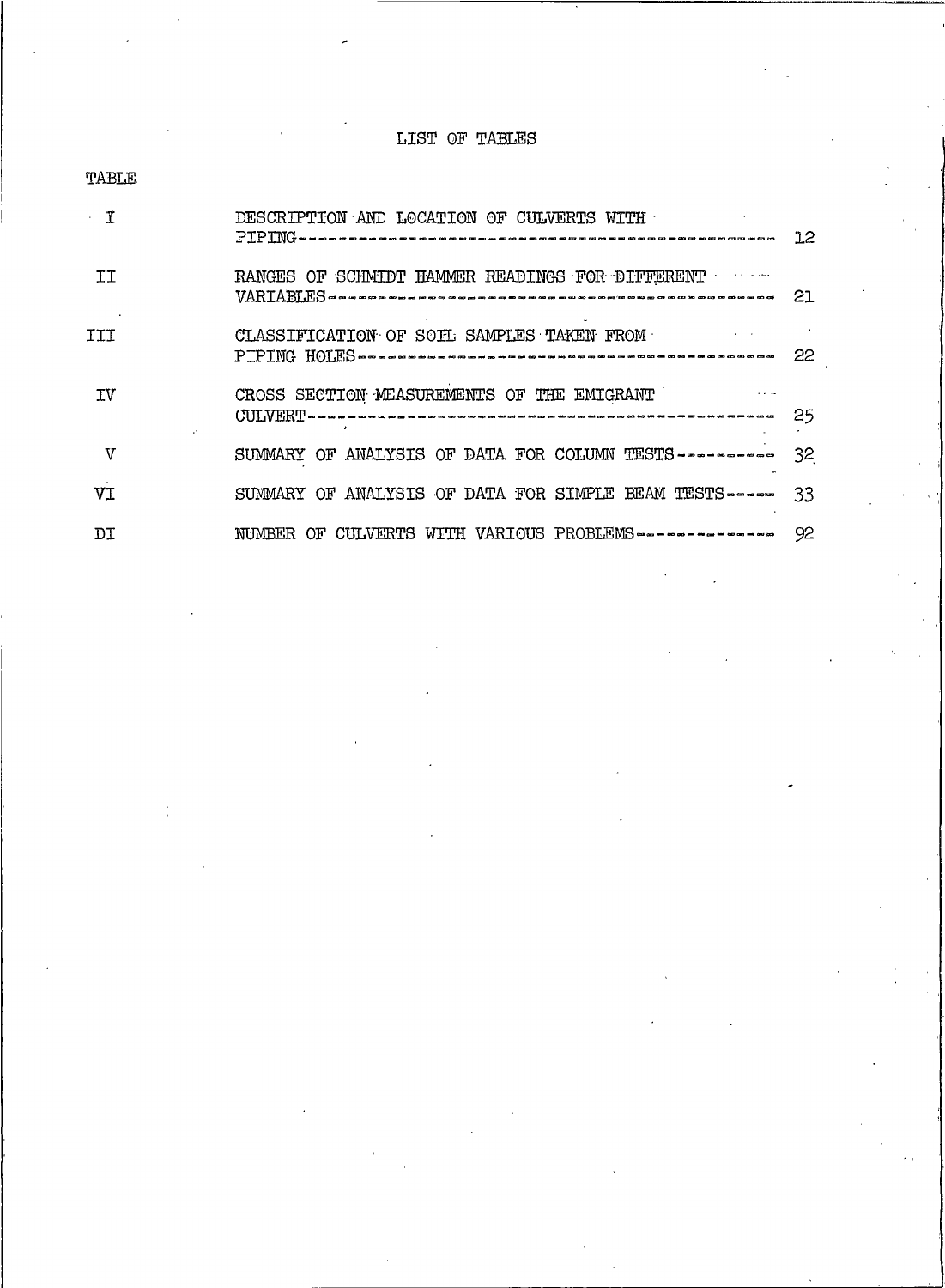## ABSTRACT

During the course of an investigation of culverts in Montana (the Large Culvert Research Project, sponsored by the Montana Highway Department and conducted by the Civil Engineering and Engineering Mechanics Department at Montana State University), six cases of piping alongside or under road culverts were found.

'In some cases, the piping was evident after a visual inspection. In other cases, piping was suspected after taking rebound hammer readings with a Schmidt hammer, an instrument designed for estimating concrete strengths. The suspected piping cases were further investigated by punching holes in the culvert plates and observing the fill through the holes. If piping existed, the piping channel could be traced by punching holes.

Soil samples were taken from the piping holes and tested in the soil mechanics laboratory. The tests revealed a range of soil types from a cohesionless sand to plastic clay.

In some cases, the piping had eroded large amounts of backfill material away from the sides of the culverts, excessively reducing the lateral support to the culverts.

In one case of well developed piping, the plates were cracked along a longitudinal seam, located at the side of a pipe-arch culvert.

It was hypothesized that excessive bending moments, due to the loading situation of no lateral support, stressed the plates to failure in the form of cracking the plates.

A computer program was developed to determine the magnitude of the bending moments that might develop under different loading conditions. The results, for the case studied, indicated that the moments developed in a culvert with no lateral support stressed the plates beyond the elastic range. The cracked plates were evidence that the plates had been stressed to incipient fracture.

It was concluded that: piping occurs in a wide variety of soil types; the Schmidt hammer is a useful tool for helping to determine the fill condition behind culvert plates; and, that piping removes backfill from around culverts, sometimes excessively, which may lead to loading conditions that develop bending moments large enough to crack the culvert plates.

It was recommended that the problem of piping be given full consideration in design and construction.

For future study, it is suggested that different plunger faceshapes be tried in the Schmidt hammer in an attempt to reduce or eliminate variations in Schmidt hammer readings.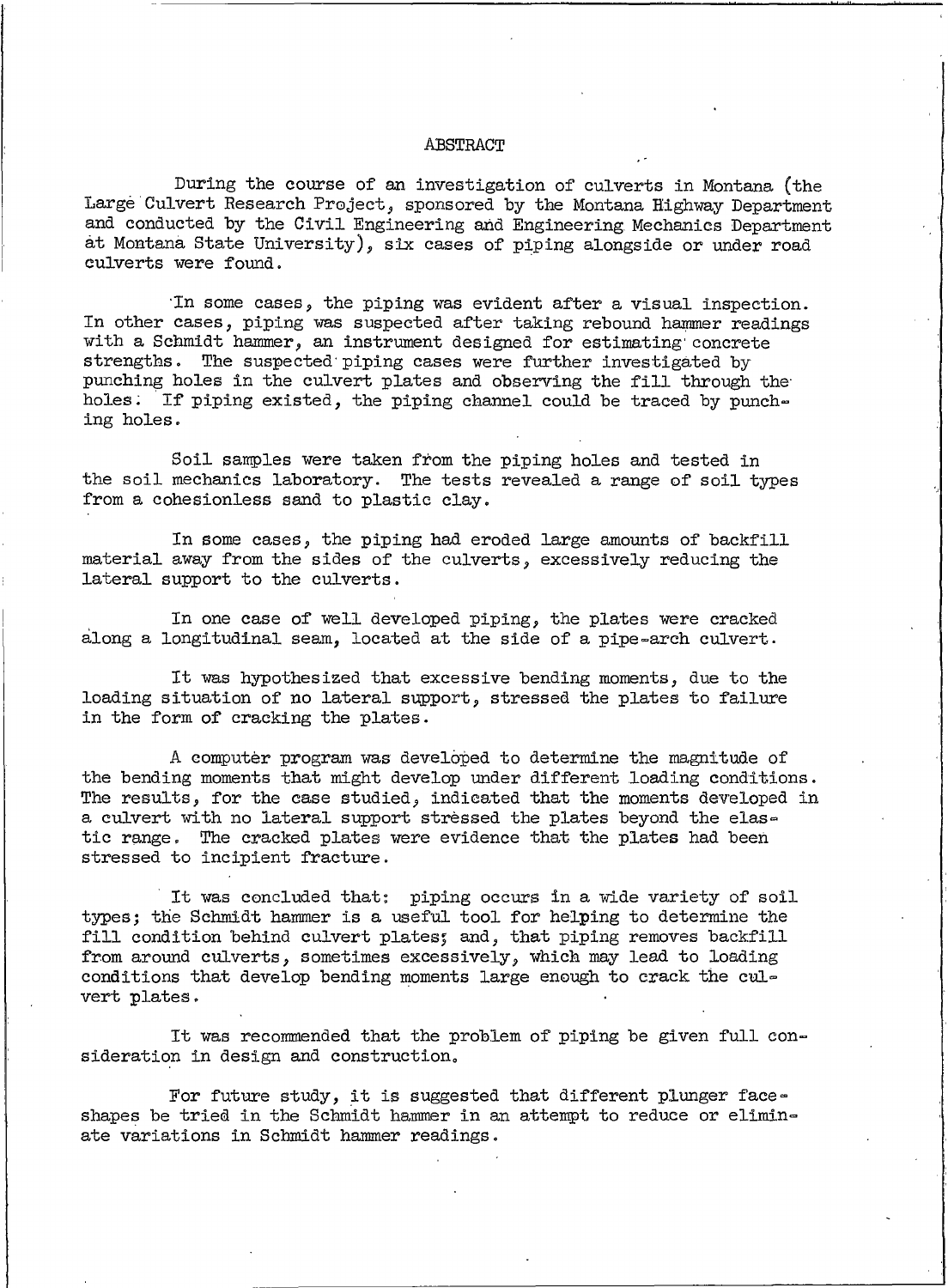#### CHAPTER I

#### INTRODUCTION

#### THE PROBLEM

A major problem which has long concerned the designers of hydraulic structures is the phenomenon of piping. Piping, an internal erosion within soil, caused by seepage, is characterized by a pipe-shaped channel, formed from the tailwater side towards the headwater side of a fill. Piping under or through dams has long been recognized as a major problem. Another area where piping is a problem is alongside and under road culverts and has become increasingly important as the size and cost of culverts has increased. This paper will deal with the problem of piping alongside and under road culverts.

During the past several years, the Civil Engineering and Engineering Mechanics Department at Montana State University has conducted an investigation of culverts in Montana through sponsorship of the Montana State. Highway Department. This study, entitled the "Large Culvert Research Project", has revealed at least six cases of culvert piping in Montana. This discovery suggested that an intensive study of these sites should be made, which would involve the verification of piping, the determination of soil types, and the possibility that piping may be the cause of structural failures in the form of cracked plates.

#### BACKGROUND INFORMATION

The Large Culvert Research Project originated during the spring of The purpose of the project was to make a detailed survey and anal-1963. ysis of large culvert installations in Montana and obtain information which would lead to recommendations regarding design criteria and construction and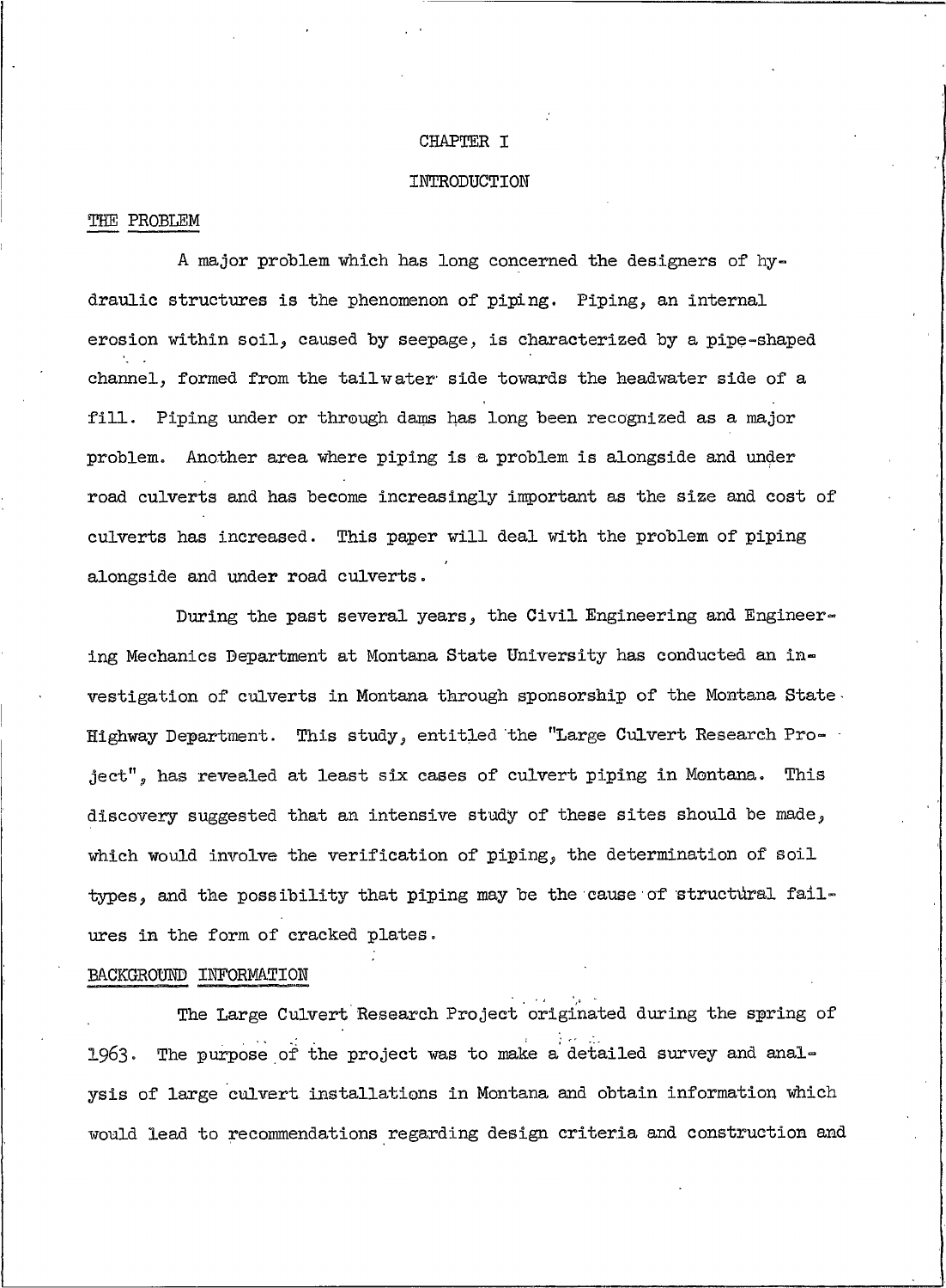maintenance standards.

After a quick inspection of about 400 culverts, six feet in diameter or larger, 55 were selected at various locations throughout the state. The selections were made mainly on the basis of various problems that existed at the sites. These problems included:

> sediment deposits fill erosion scour holes corrosion structural deformations structural failures piping

The selected culverts were given an extensive survey during the summer of 1963 and again during the summer of 1964 The surveys included:

> taking photos measurements of the culvert level readings of the stream bed and culvert soil samples كريد rebound hammer reading hole punching

The tabulations of data obtained and pictures showing some of the failures can be found in Appendix D.

The remainder of the main body of this thesis will deal with the findings and investigations related to piping.

 $-2-$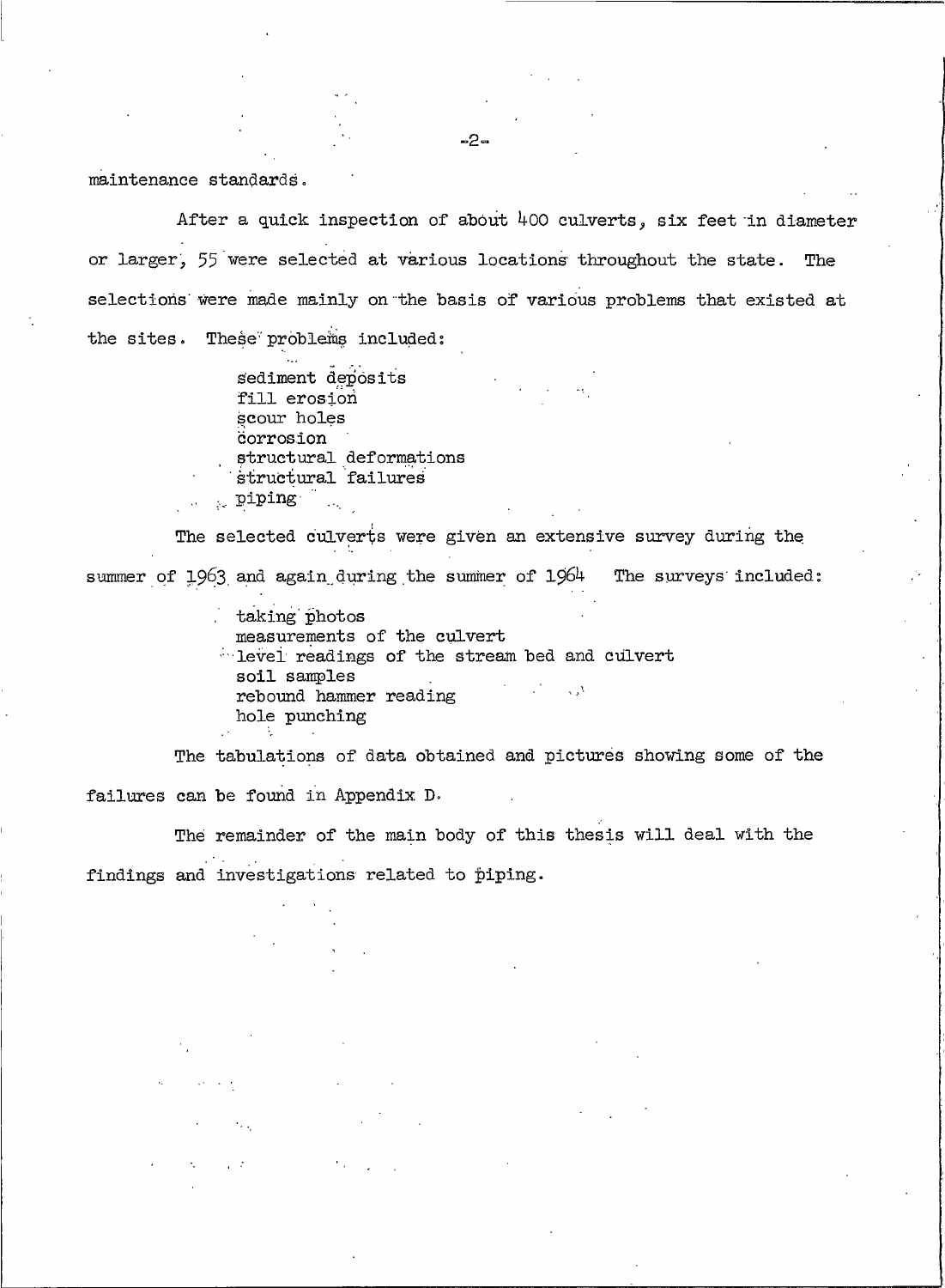#### CHAPTER II

## REVIEW OF LITERATURE

## PIPING DEFINED

In 1936, A. Casagrande  $(1)^{1}$  listed piping as a term used to define an internal erosion caused by seepage, with the erosion progressing backward until a pipe-shaped channel is formed from the downstream side to the upstream side. In some cases erosion starts between headwater and tailwater by means of "roofing"; that is, the arching of a harder material over a weaker material which is settling, thus, resulting in a plane of weakness or an open space through which a concentration of seepage develops.

Once a "pipe" has formed, erosion can progress rapidly, making a large channel and possibly causing a failure of the structure.

## MECHANICS OF PIPING

In 1929, Charles Terzaghi (3) noted that, for water flowing vertically upward to escape, the fundamental requirement to start piping is that the upward pull exerted by the seepage water overcomes, at some point, the downward pull exerted by the force of gravity. As soon as this occurs, erosion will start, possibly forming a channel.

Terzaghi further explained the mechanics of piping with a system of flow lines and equipotential lines. For the type of flow net used, the quantity of water which flows between each pair of flow lines is equal. The danger spot, where piping would start, is on the downstream end of the flow lines, at a point where the distance between the ends of adjacent flow The upward pull exerted by the water at the danger spot lines is a minimum.

 $\rm^1$ Numbers is parentheses refer to references listed under LITERATURE CITED.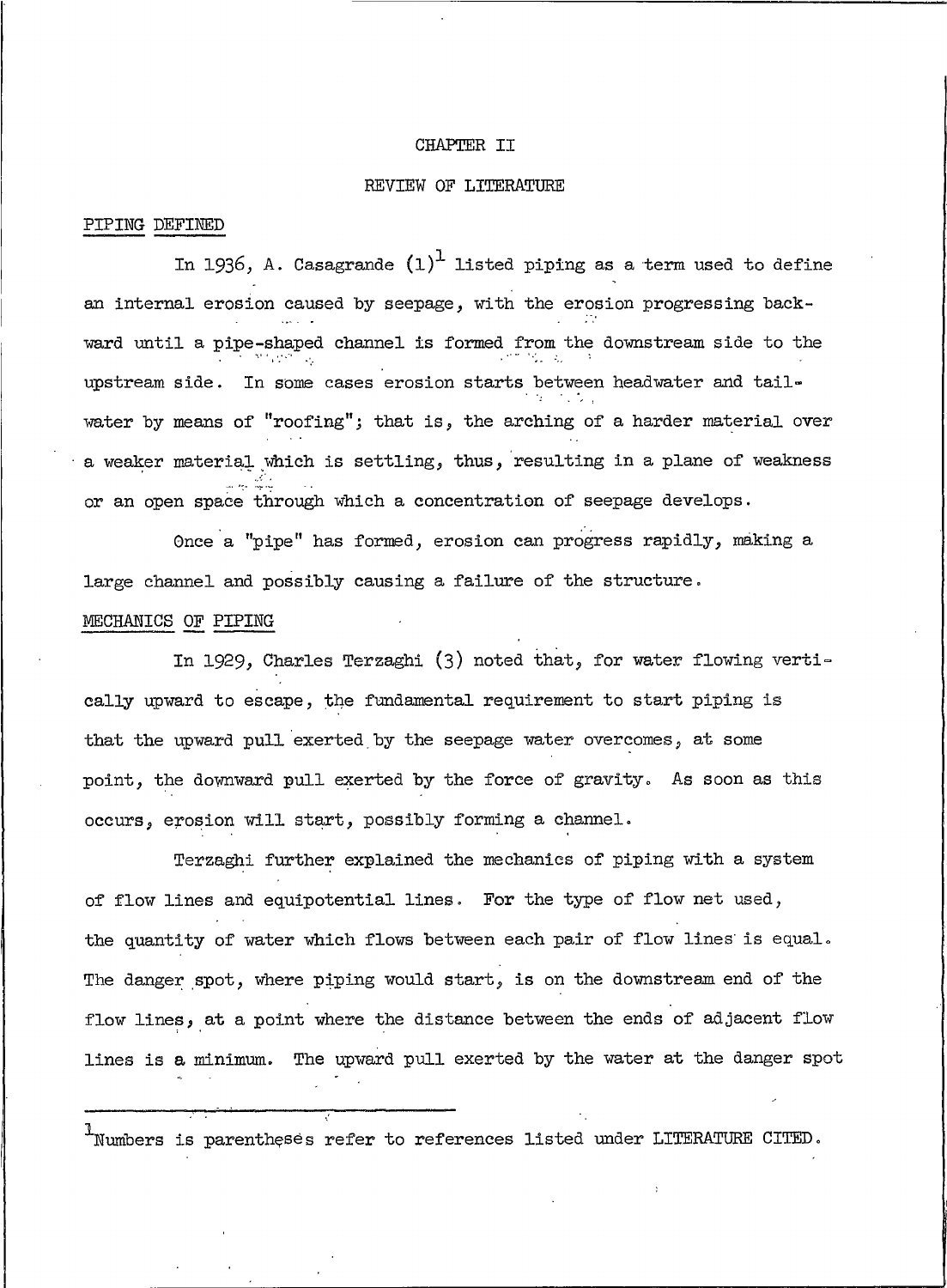is inversely proportional to the distance between the ends of the flow lines and directly proportional to the quantity of water which flows between two lines.

## PIPING ALONG A CORRUGATED METAL PIPE

Most of the concern about piping in the past has been related to A structure similar to a culvert under a road was the subject of dams. research by the Bureau of Land Management at their Earth Laboratory Branch at Denver, Colorado during 1958  $(4)$ . The Bureau had constructed numerous small earth dams for water detention and retention purposes and piping difficulties were encountered on several structures. The piping appeared to start between the earth embankment and the corrugated metal outlet pipe and, in some instances, resulted in almost complete failure of the structures. Good design and construction procedures were believed to have been Therefore, the Bureau felt that valuable information could be followed. gained from large scale laboratory model tests on corrugated metal pipe placed in a compacted embankment under various conditions of prototype design and construction.

The following conditions were among those studied during the testing program:

- One type of soil--sandy clay, reddish brown, about 50 pera. cent sand, slightly plastic. (This soil was shipped from a BLM project and was typical of the soils used in several  ${\tt dams.})$
- Loose foundation versus firm foundation. b.
- backfill compaction around pipe versus good  $c<sub>1</sub>$ Poor backfill compaction.

Leaky pipe joints versus nonleaky joints. d.

ᆈᇤ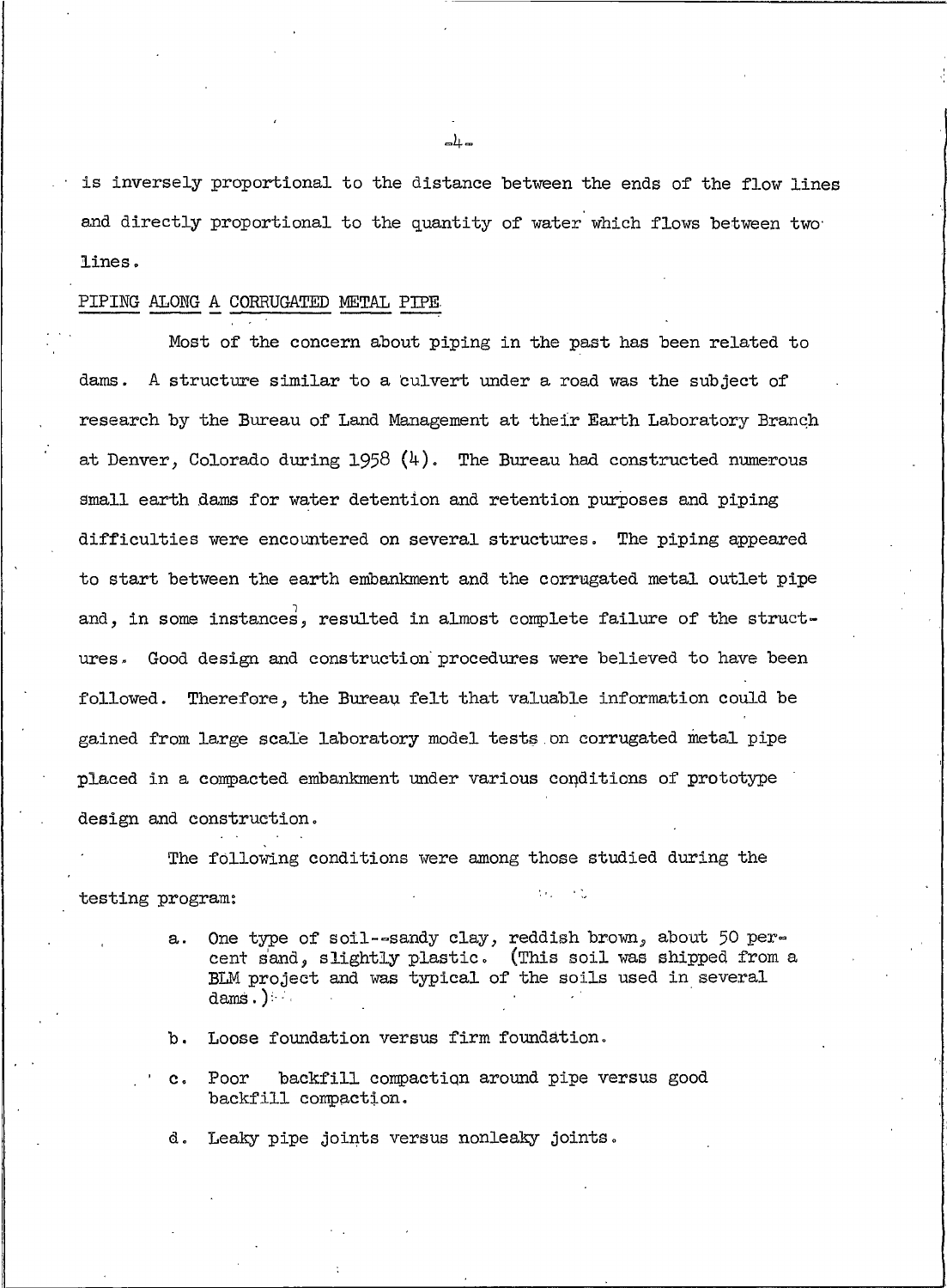e. Flexible metal cutoff collars versus rigid concrete cutoff collars.

f. Headwalls versus no headwalls.

Six tests for studying the above mentioned factors were performed on embankments in a large test flume under closely controlled laboratory conditions.

The equipment consisted of a  $4x-8x-30$ -foot test flume in which a 12 inch diameter culvert, 18 feet long, was embedded in an earth fill. The culvert was tested with a concrete cutoff collar and a sheet metal cutoff collar.

The tests lead to the following conclusions and recommendations:

- 1) The foregoing tests prove conclusively, for the type of soil tested, that to prevent percolation of water around corrugated metal outlet pipes in earth retention dams, the backfill should be placed at optimum moisture and compacted to a minimum of 95 percent of Proctor maximum density.
- $2)$ Compaction is important all the way around the pipe.
- 3) Although well compacted bedding around the pipe will effectively stop or greatly retard piping action from leaky joints, every effort should be made to achieve watertight joints in outlet pipes.
- $4)$ Concrete cutoff collars seemed to offer these advantages over corrugated metal cutoff collars: ease of achieving better compaction around the cutoff collar, and no limitations on the size of the cutoff collar.
- It seems advisable to install a headwall on the upstream 5). end of an outlet pipe but these tests, being rather limited in their scope, offered no proof for or against headwalls.
- 6) The tests indicated that excellent, uniform compaction under the pipe may be obtained without serious uplifting of the pipe, for the series of pipe tested.

7) After a well compacted bedding is provided, it is re-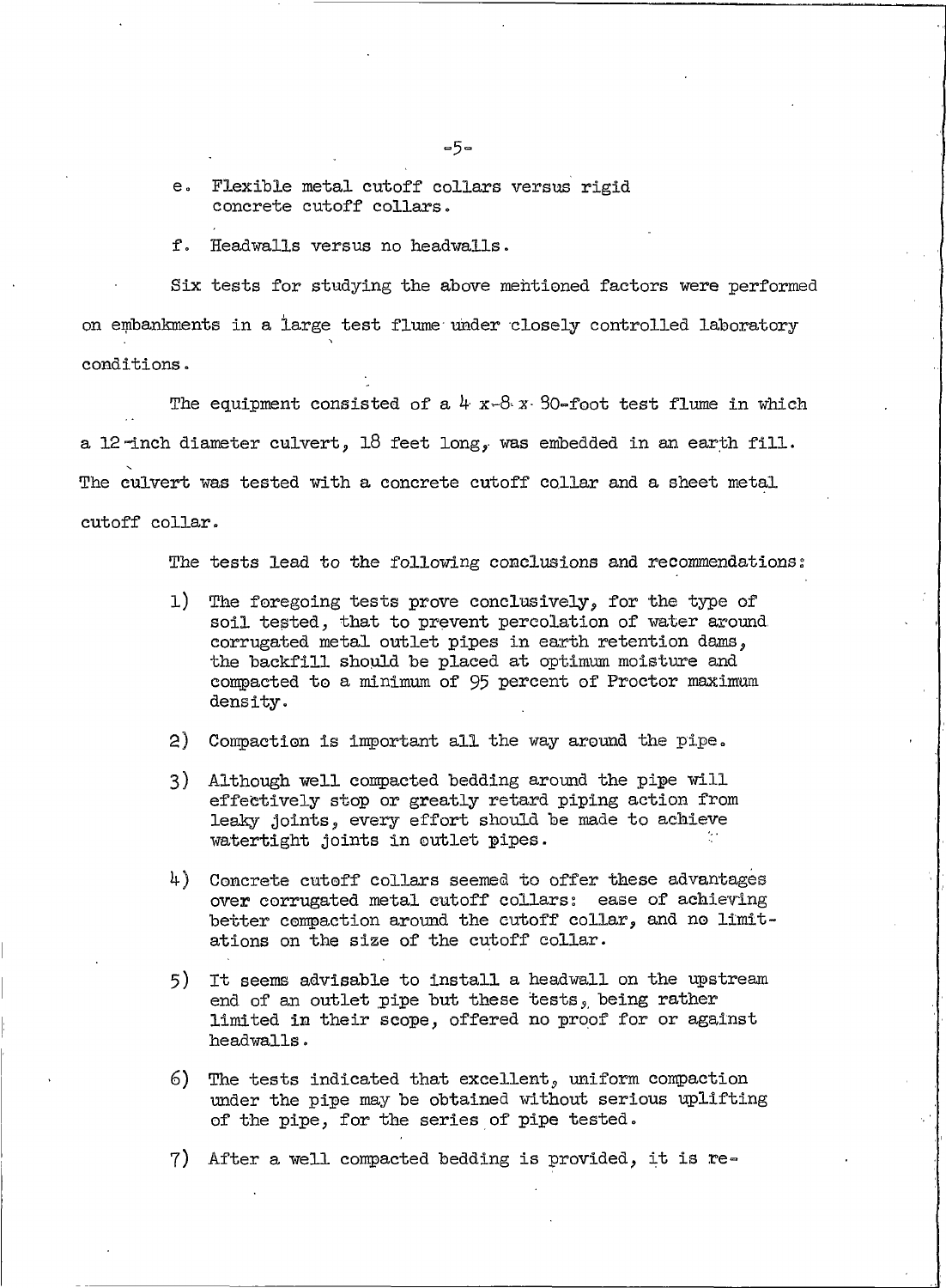commended that soil at optimum moisture content be compacted in two-inch layers to at least 95 percent Proctor maximum density under the pipe to the 120-degree line. Tampers equipped with rectangular tamping feet of about two-by five-inch size are recommended. Short tampers are required if trenches are narrow. Adequate air pressure for tampers must be maintained.

After completion of backfill under pipe to 120-degree line, the remaining compacted backfill around the pipe is placed in the pipe trench or as the adjacent compacted embankment is constructed. Optimum moisture conditions and compaction of at least 95 percent Proctor maximum are required.

Although these tests were all performed on a small culvert, they probably have some relevance to large culverts.

## MONTANA HIGHWAY DEPARTMENT SPECIFICATIONS ON CULVERT INSTALLATIONS

In the current standard specifications of the Montana State Highway Department  $(5)$ , the following specifications for bedding and backfill requirements are noted for culverts: bedding and backfill for culverts is specified to be compacted to between 90 and 100 percent of maximum density, depending on the material in question. For circular and elliptical pipes, the bedding is to be shaped to fit the lower part of the pipe for at least ten percent of its overall diameter. For arch type culverts, the bedding shall conform to the full width of the slightly curved bottom, not to include the smaller radius corners.

The backfill shall be placed uniformly over the entire culvert and foundation area around the pipe in layers of not more than four inches loose The material shall be compacted to the required density with thickness. particular care exercised in uniformly and firmly tamping the backfill material under the haunches of the pipe.

Placing of embankment over the pipe, in conjunction with overall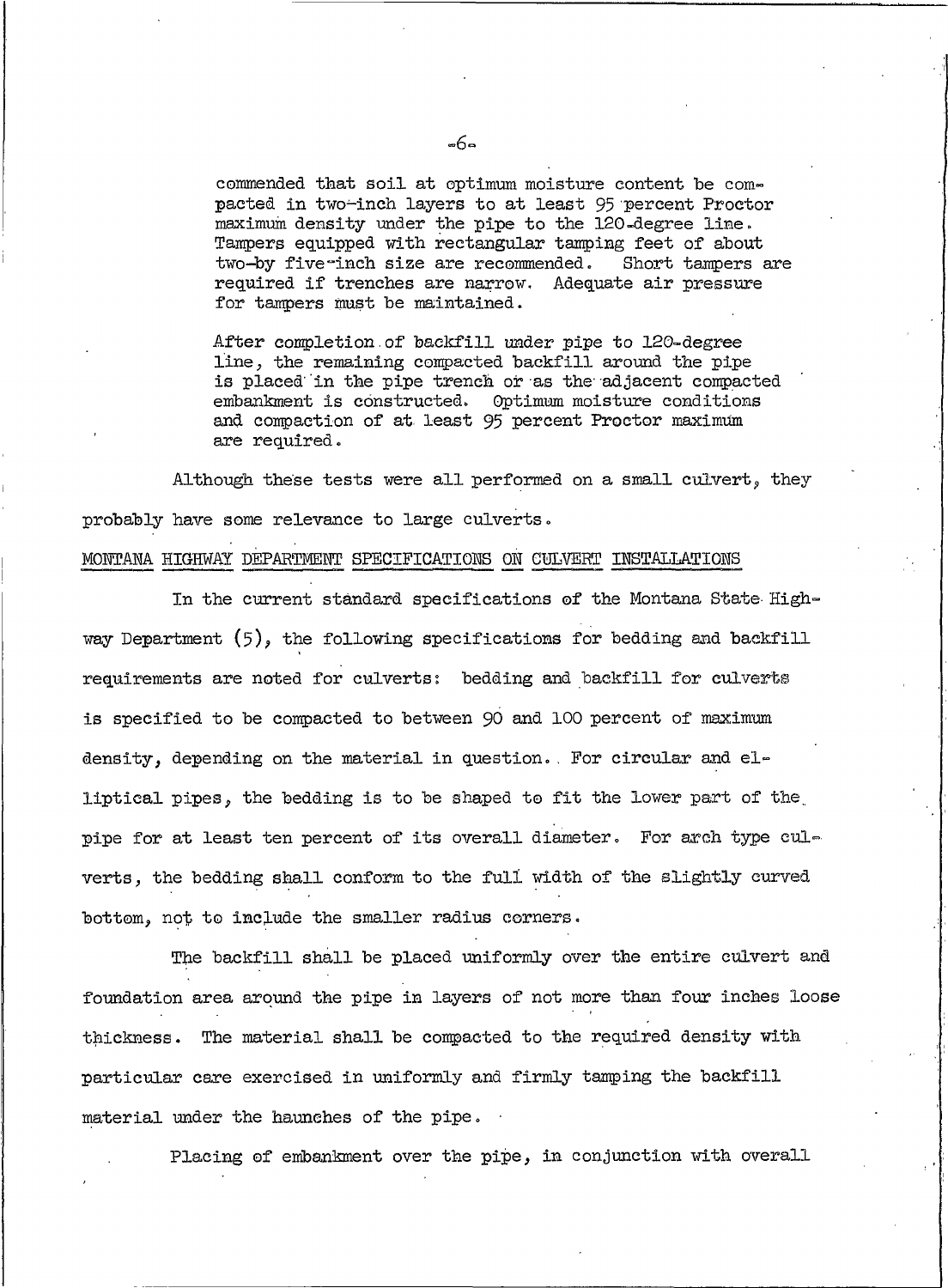grading operations, shall not proceed until the pipe has been covered. to a depth equal to one-half the diameter of the pipe, with properly compacted material.

The similarity can be seen between the requirements of the Montana Highway specifications for culvert bedding and backfill and the recommendations for the prevention of piping by the Bureau of Land Management in the previous section.

## STRENGTH TESTS ON CULVERT PLATES

When piping removes the backfill material from portions of the culvert, a different loading condition develops because of the loss of the supporting backfill. Excessive bending moments may develop in the culvert walls and cause structural failure along longitudinal seams. Several cases of cracked plates along longitudinal seams were observed in the course of the culvert surveys. It is hypothesized that these failures were caused by bending moments in excess of the "safe moment capacity" of the seams.

An estimate of the loads necessary to crack the plates, at seams which are susceptible to this type of failure, was obtained from Bulletin 109 of the Michigan Engineering Experiment Station, entitled "Load Deflection Tests on Corrugated Metal Sections." (2) During the summer of 1951, the Michigan Engineering Experiment Station ran laboratory investigations on different types of corrugated metal sections used in the construction of culverts. Of particular interest were tests three, four, five and six which involved bending of conventional bolted structural plate sections, standard type R.

 $-7-$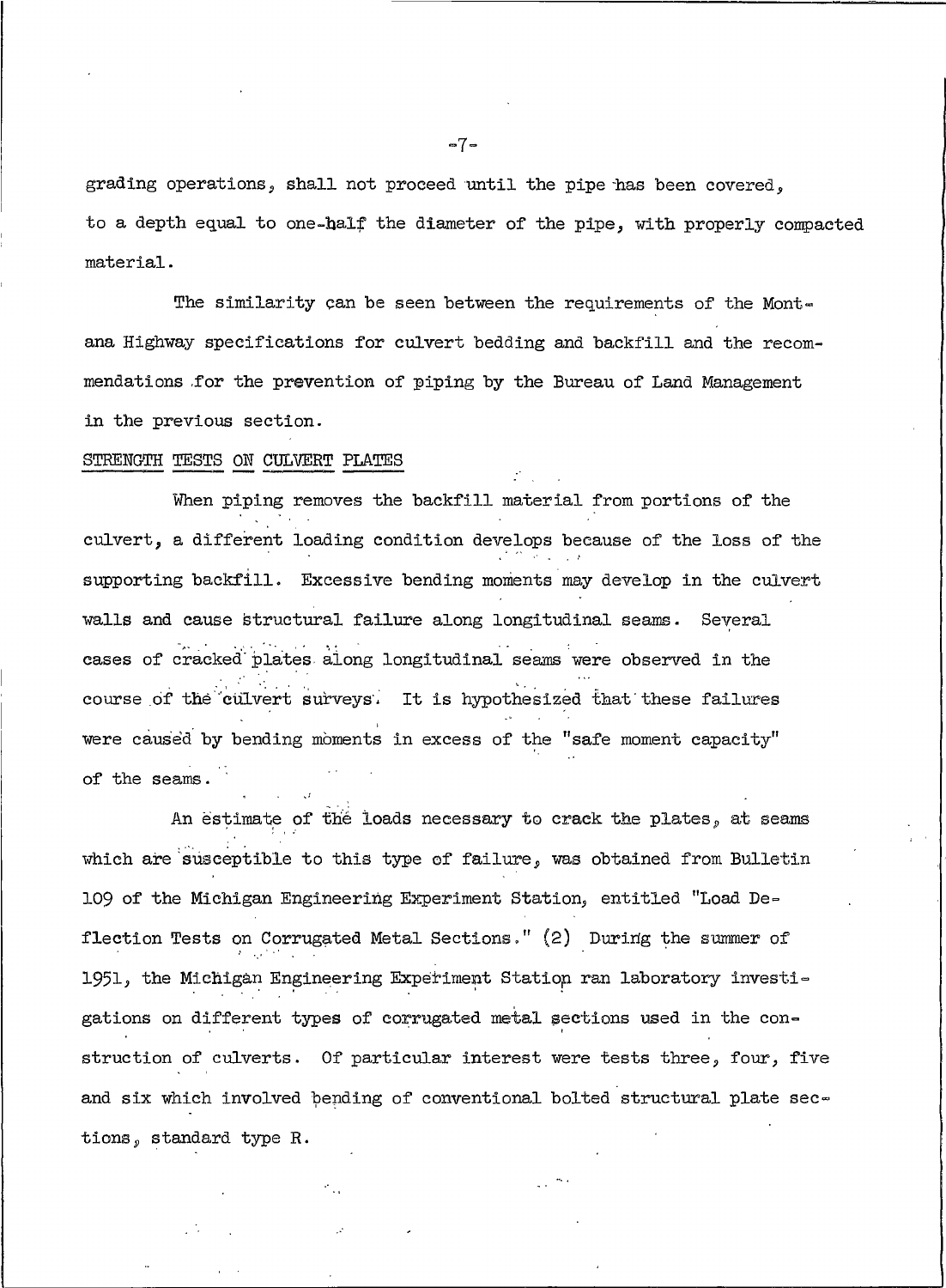In tests three and four, the curved specimens were supported on edge with the chord vertical and tested as columns. Tests five and six were simple beam tests in which the specimens were supported at both ends and subjected to a downward force at the center.

The maximum moments resisted by the specimens during the tests were calculated by the author of this thesis with information provided in Bulletin 109. The information used pertained to single bolted sections of one, seven, and twelve-gage corrugated metal. Figure 14 on page 34 shows a plot of plate thickness versus maximum moments.

The failure moments on this graph will be used for making comparisons with moments calculated from estimated loading situations in a case study in Chapter V.

Also of interest to this study were the pictures of cracked plates from tests five and six, shown on page 30 of the Bulletin. These cracks were caused by excessive stresses due to the bending moments developed during the simple beam tests. These cracks were similar to those found in the Emigrant culvert.

The search of literature involved the investigation of many sources not cited herein; a list of these sources will be found in the Bibliography under Other Sources Investigated.

No evidence was found that the work described in this thesis had been performed previously.

 $-8-$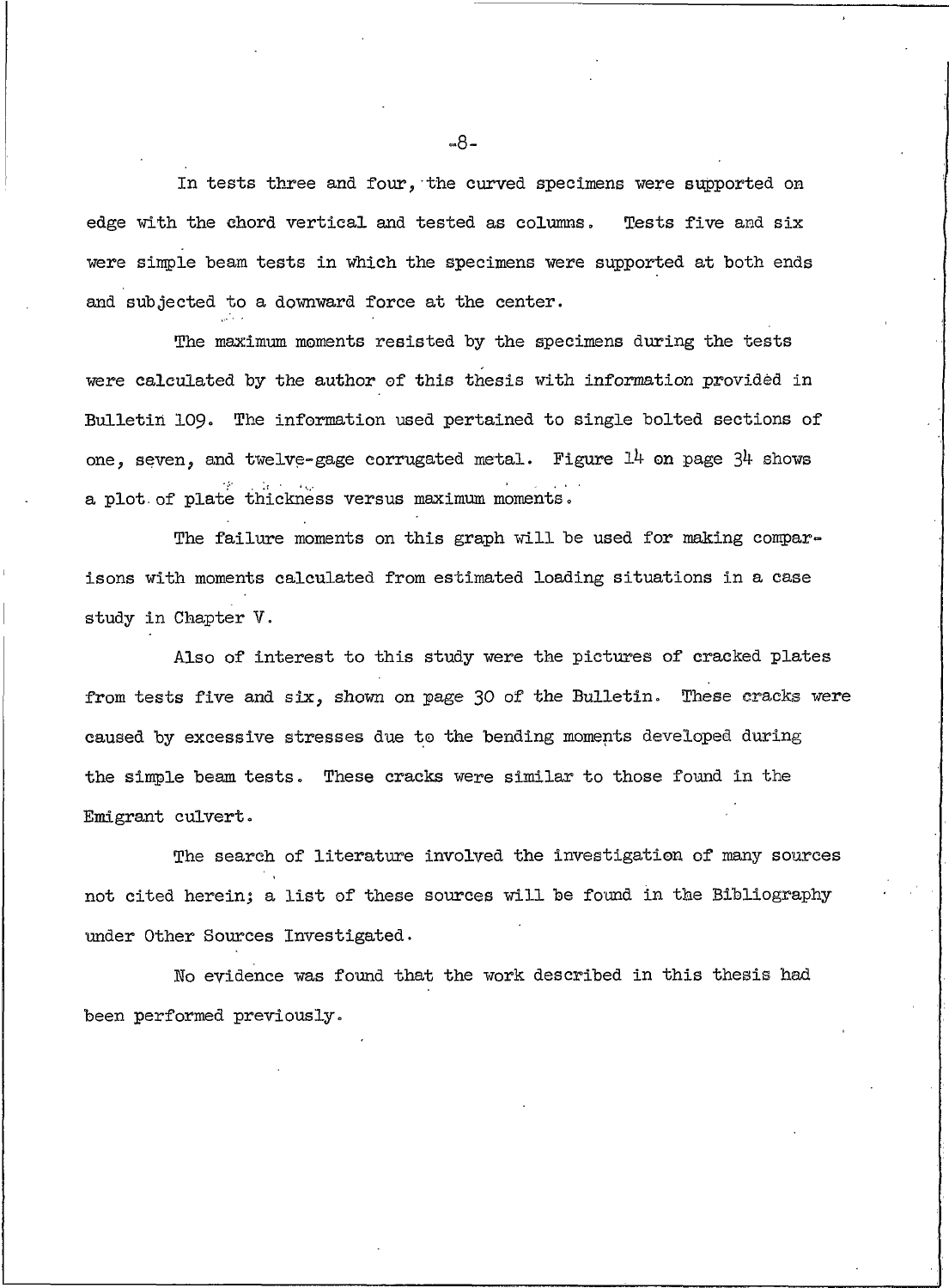## CHAPTER III

## CHRONOLOGY OF THE STUDY

During the initial inspection tour in 1963 for the Large Culvert Research Project, several methods for determining the condition of the backfill around the culvert were used. One method consisted of visual inspection, where often, weeds and riprap around inlets and outlets would hamper the inspection. Another method was using a geologist's hammer, striking the culvert plates from the inside and listening to and feeling the results. A distinction could sometimes be made between "hollow" sounding spots and "solid" sounding spots. Finally, in an attempt to put the inspections on a more quantitative basis, the Schmidt rebound hammer was used to take readings on the culvert walls. Several culverts were selected for detailed future study because the preliminary inspection indicated that piping existed or was suspected.

During the summer of 1963 when the first extensive survey of the project culverts was made, a systematic set of Schmidt hammer readings were taken in each culvert. During the summer of 1964, holes were punched through the culvert plates, usually where the Schmidt hammer readings indicated poor backfill conditions. Through these holes, the condition of the backfill was determined by visual inspection and by probing with a wire. With this information, a decision could sometimes be made whether or not piping existed.

Soil samples were taken from the piping holes at culverts when piping definitely existed, and from holes suspected to be piping holes.

Chapter IV will cover the details of the investigations and describe where piping was found. The Schmidt hammer readings and supporting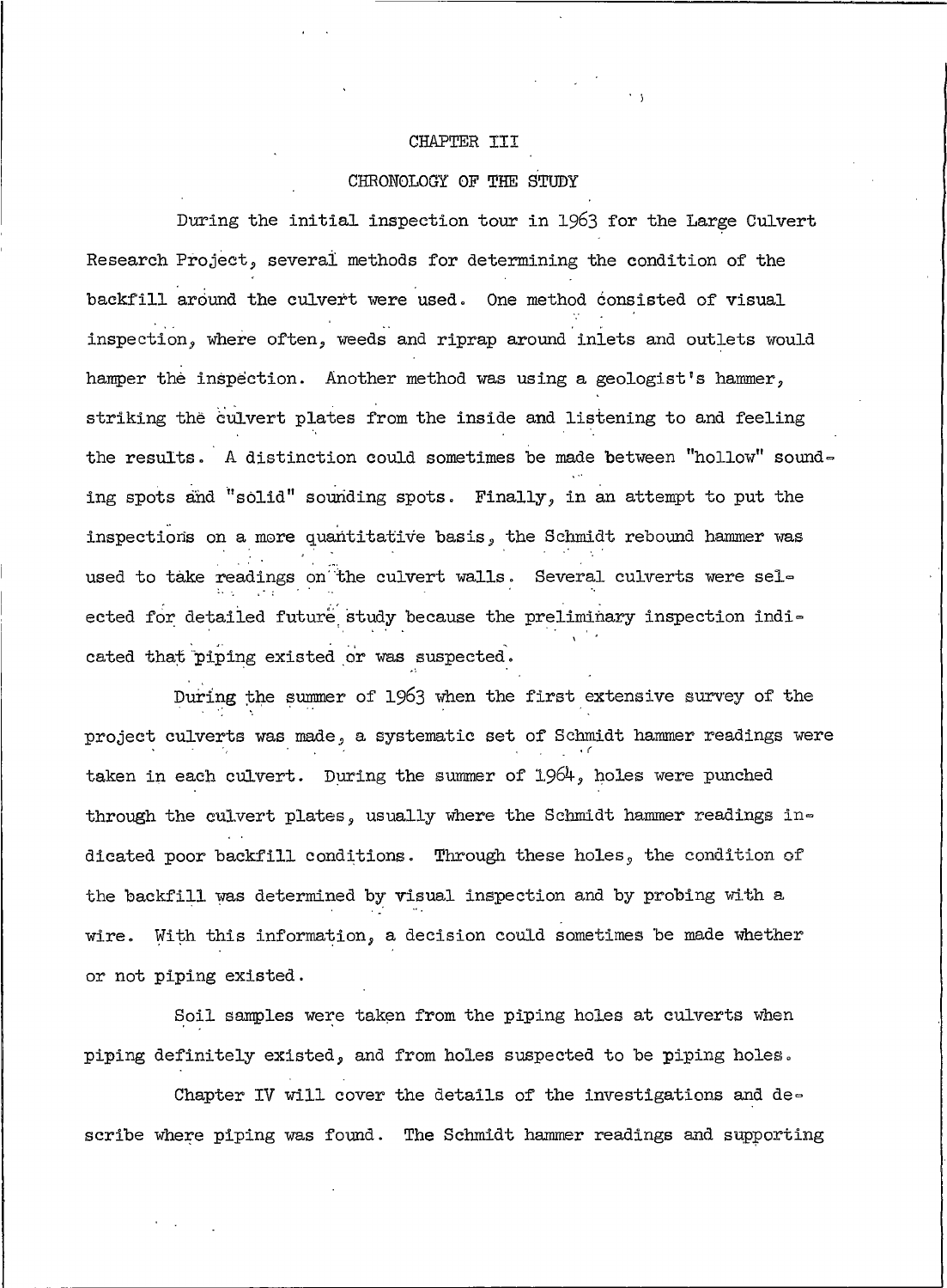data from the hole punch surveys will be analysed and presented in tabular form and discussed. The results of the soil analysis will be given also.

Chapter V will be a case study of a culvert where piping and cracked plates were both found. There is a possibility that the lack of lateral support due to piping may have caused the cracked plates. To help show this possibility, a moment analysis for different loading conditions will be given.

Chapter VI will be devoted to discussion, conclusions and recommendations.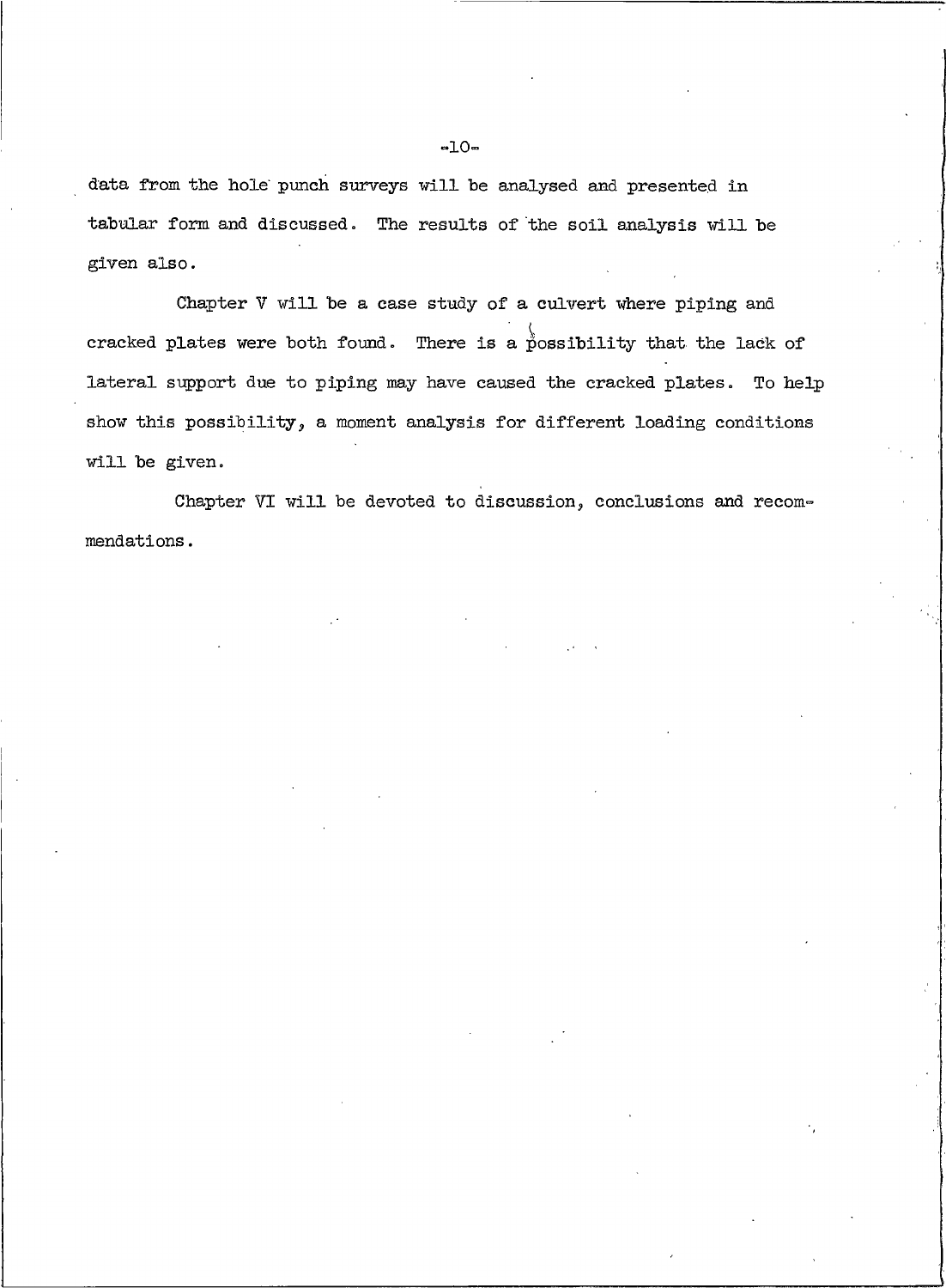#### CHAPTER IV

#### FIELD SURVEYS AND FINDINGS

## PIPING FOUND

During the initial inspection tour for the Large Culvert Research Project, several culverts with piping holes were found and others were suspected of having piping. After investigations of the sites with suspected piping were completed, several were recorded as having some degree of piping. Shownin Table I is a list of the culverts with piping, and their location. Of the six culverts with piping, four are of the 55 Large Culvert Research Project culverts and the other two, at Okeefe and Chester, were studied in addition because of the piping. For the four Large Culvert Research Project culverts, additional information can be found in Appendix D, a summary of the findings for the Large Culvert Research Project.

## Emigrant Culvert

The Emigrant culvert, a pipe-arch, had no visible evidence of piping at the inlet (See Figure 1). The stream bed, both upstream and downstream, was a gravelly sand with boulders. The culvert was undermined at the outlet, and water flowing from under the culvert was visible. The undermining at the outlet can be seen in Figure 2. The hole punch survey revealed a large void along much of the left side (when facing downstream), indicating piping. This culvert will be used as a case study in Chapter V and more details will be given there.

#### Cardwell Culvert

The Cardwell culvert has a circular shape, 108 inches in diameter. A well developed piping hole was observed during the first inspection, as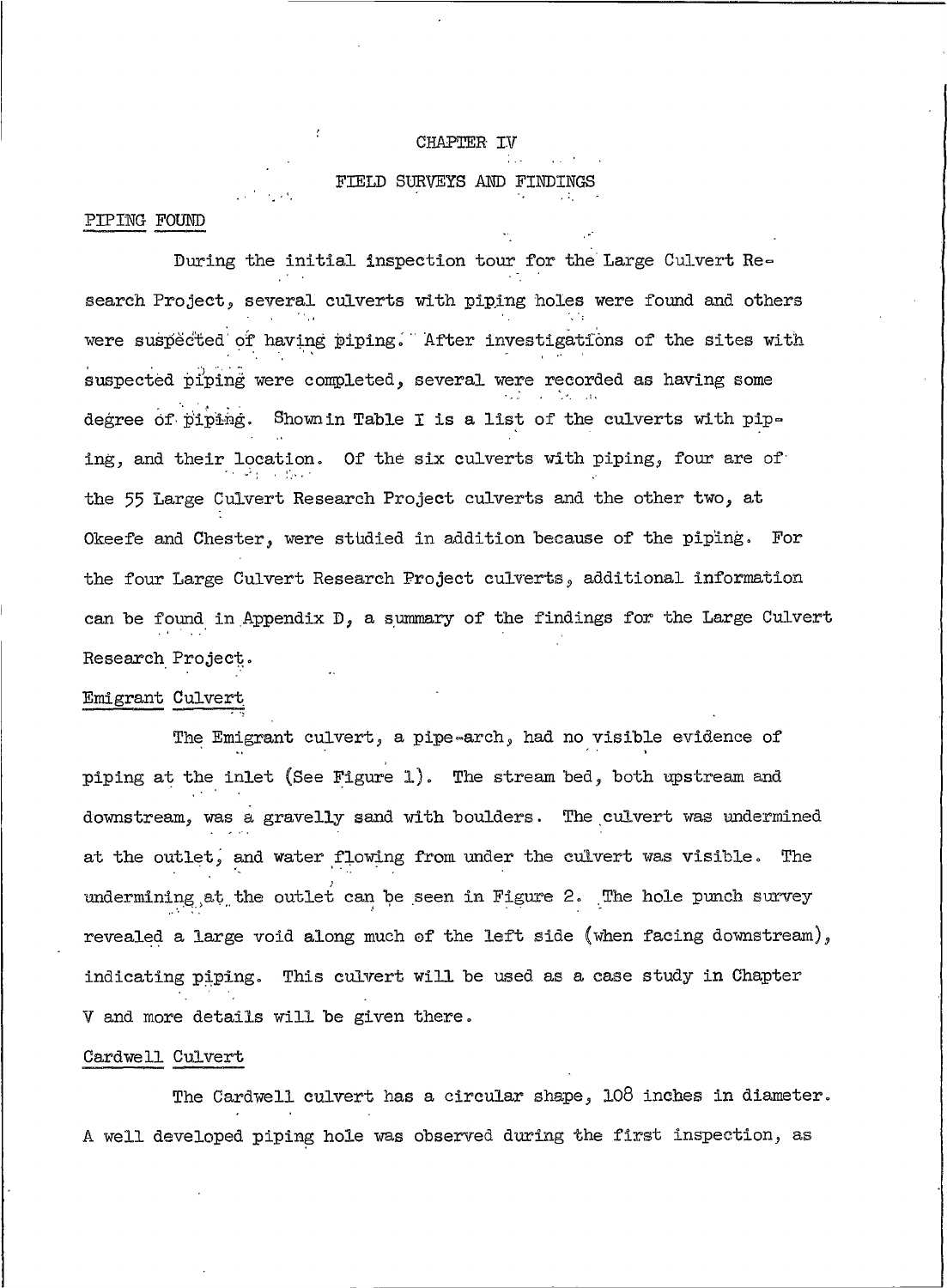| <b>CULVERT</b>                                                                                                                                  | LARGE CULVERT RESEARCH<br>PROJECT CULVERT NO. | TYPE &<br>SIZE                             | GAGE  | <b>HIGHWAY</b><br>NO <sub>o</sub> | COUNTY            | <b>CREEK</b><br>NAME                  | PROJECT NO. & DESC-<br>RIPTION OF LOCATION                 |
|-------------------------------------------------------------------------------------------------------------------------------------------------|-----------------------------------------------|--------------------------------------------|-------|-----------------------------------|-------------------|---------------------------------------|------------------------------------------------------------|
| Emigrant                                                                                                                                        | $\mathbf{I}$                                  | <b>SPPA</b><br>$16 - 7$ " x<br>$10' - 1''$ | 3     | 89 Alt.                           | Park              | Eight-<br>mile                        | F 217 (10)<br>$3.5$ mi. N. of Emi-<br>grant                |
| Cardwell                                                                                                                                        | 6                                             | <b>SPPE</b><br>108"                        | 10    | 359                               | Madison           | $- - -$                               | IS 167<br>$ 1.1 \text{ mi. S. of }$<br>Jefferson Island    |
| Okeefe                                                                                                                                          | 000<br>$\mathcal{F}_{\rm eff}$                | RCP<br>48"<br>double                       | $= 1$ | 10                                | Missoula          |                                       | Okeefe   7 mi. N.W. of<br>Missoula                         |
| Chester                                                                                                                                         | $\Rightarrow$ $\Rightarrow$ $\Rightarrow$     | <b>SPPA</b><br>$8' \times 6'$              | $-10$ | County<br>Road                    | Liberty           | $\Rightarrow \Rightarrow \Rightarrow$ | 6 mi. S. of Chester<br>just E. of Jct.<br>with highway 223 |
| Wolf Point<br>No. 1                                                                                                                             | 46                                            | <b>SPPE</b><br>120"                        | 10    | 2                                 | Roose-<br>velt    | 88                                    | F 84<br>7.1 mi. W. of Wolf<br>Point                        |
| Wolf Point<br>No. 2                                                                                                                             | 47                                            | <b>SPPE</b><br>120"                        | 10    | 2                                 | $Roose -$<br>velt | $= - -$                               | F84<br>5.4 mi. W. of Wolf<br>Point                         |
| Remarks:<br>SPPA refers to structural plate pipe-arch<br>SPPE refers to structural plate pipe-ellipse<br>RCP refers to reinforced concrete pipe |                                               |                                            |       |                                   |                   |                                       |                                                            |

Table I. DESCRIPTION AND LOCATION OF CULVERTS WITH PIPING

 $\sum_{n=1}^{\infty}$